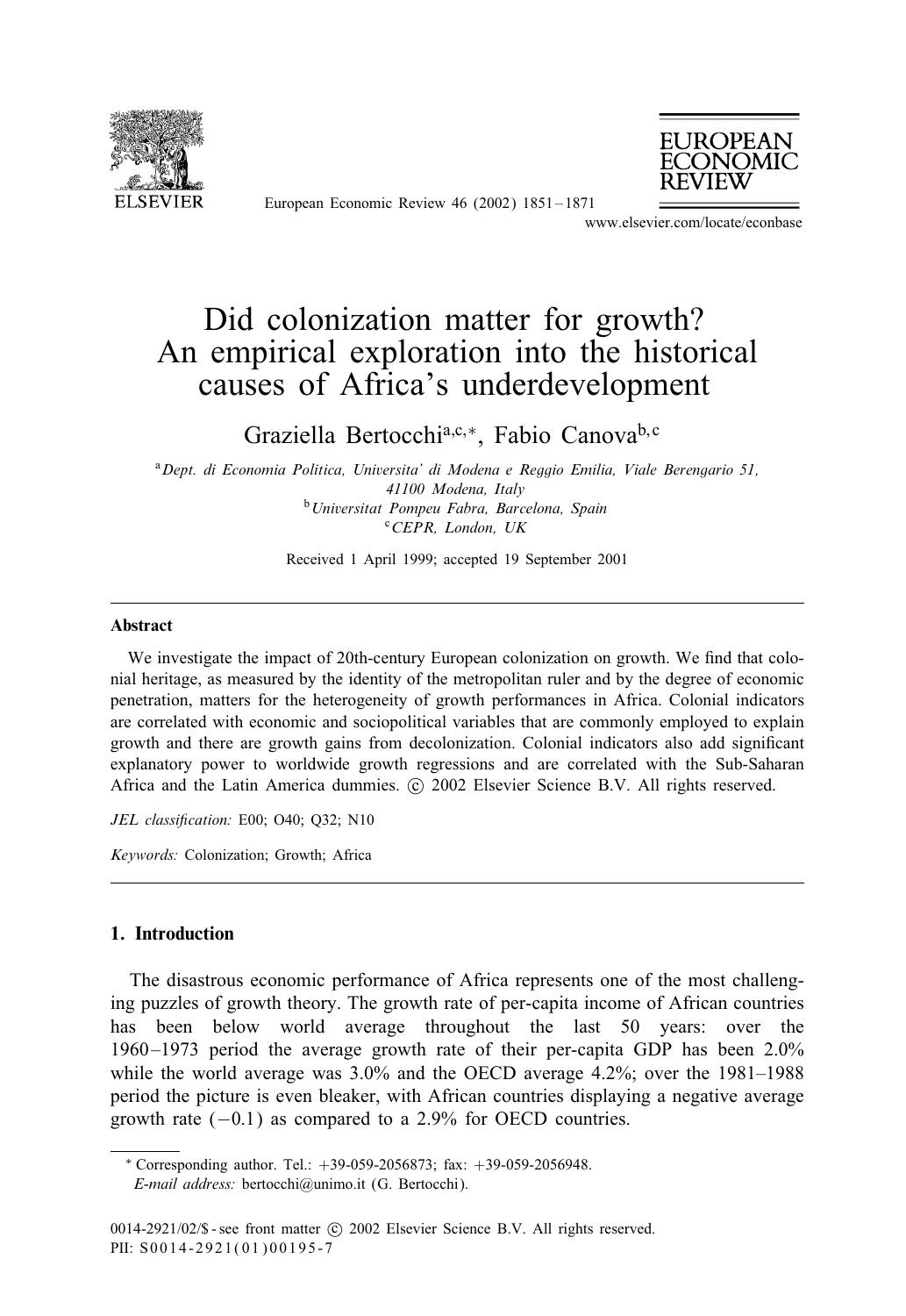#### 1852 *G. Bertocchi, F. Canova / European Economic Review 46 (2002) 1851 – 1871*

There is a growing literature which has tried to document and understand the reasons behind this failure. Barro (1991) shows that a dummy for Sub-Saharan Africa exerts a significant and negative effect on the average growth of per-capita GDP for the  $1960 - 1985$  period.<sup>1</sup> Some progress towards a deeper understanding of Africa's specific problems has been made by Easterly and Levine (1997), who focus on ethnic diversity, by Schmidt-Hebbel (1996), who points to the role of 5scal policies, and by Sachs and Warner (1997), who emphasize the impact of geography. However, with the exception of Rodrik's (1998) analysis of trade policy, the literature has exclusively stressed how Africa as a whole differs from the rest of the world, thus obscuring important heterogeneities within Africa itself. Indeed, despite the overall dramatic picture, important diEerences emerge across African countries. For example, the average growth rate of Lesotho over the period 1960 –1988 has been 6.1% while the average growth rate of Madagascar has been as low as −2:0%.

Our basic conjecture is that colonization may be the reason for both the low average growth rates of per-capita GDP in Africa and, at the same time, for the observed heterogeneities within the continent. Indeed, within the 23 countries in the lowest quintile of the cross country distribution of growth rates of per-capita GDP, sixteen belong to Africa and all of them were colonies while five of the 23 countries in the upper quintile are from the African continent, and three of them were colonies. Africa represents an appropriate setting to analyze the impact of colonial rule on growth because, historically, nowhere else was colonization so far-reaching and homogeneous in nature as in the African experience that began at the end of the 19th century.<sup>2</sup>

More generally, colonization might have affected growth also outside of Africa. However, there are important differences between the colonization experience of Africa and of other continents. For South and Central America, the process of colonization dates back to the 16th century and was essentially terminated at the beginning of the 20th century. Asian colonization showed much less uniformity than the African case, with the unique, early experience of India, the US as an influential newcomer, and the peculiarities of the Japanese colonization of Taiwan and Korea.<sup>3</sup> All these considerations led us to focus our attention primarily on Africa's experience and to limit our attempts to analyze the effect of colonialism on growth around the world.

Within the huge, historically oriented literature on the topic,  $4$  the prevailing wisdom is probably that colonization was bad for colonial economies. According to the "drain of wealth" thesis, most of the colonial surplus was extracted by the metropolitan countries (in the form of interest payments on loans, repatriated profits, salaries and

 $1$  A number of studies extend and confirm Barro's analysis. See Romer (1990), Chhibber and Fischer (1991), Barro and Lee (1994a), Husain and Faruqee (1994) and Elbadawi and Ndulu (1996). See Collier and Gunning (1999a, b) for a recent survey and a critical evaluation of this literature.

<sup>2</sup> See Oliver and Fage (1962), Fieldhouse (1986) and Boahen (1990) for a history of Africa. See also Landes (1998) on the growth performance of the continent.

<sup>&</sup>lt;sup>3</sup> The development gap between Japan and its colonies was relatively small; also, geographical proximity brought to centerstage strategic and military considerations that shaped Japanese colonial policy towards a more developmental direction; finally, Japanese migration to Taiwan and Korea was substantial.

<sup>4</sup> Classic references are Gallagher and Robinson (1953), Carocci (1979), Davis and Huttenback (1988) and Bairoch (1993).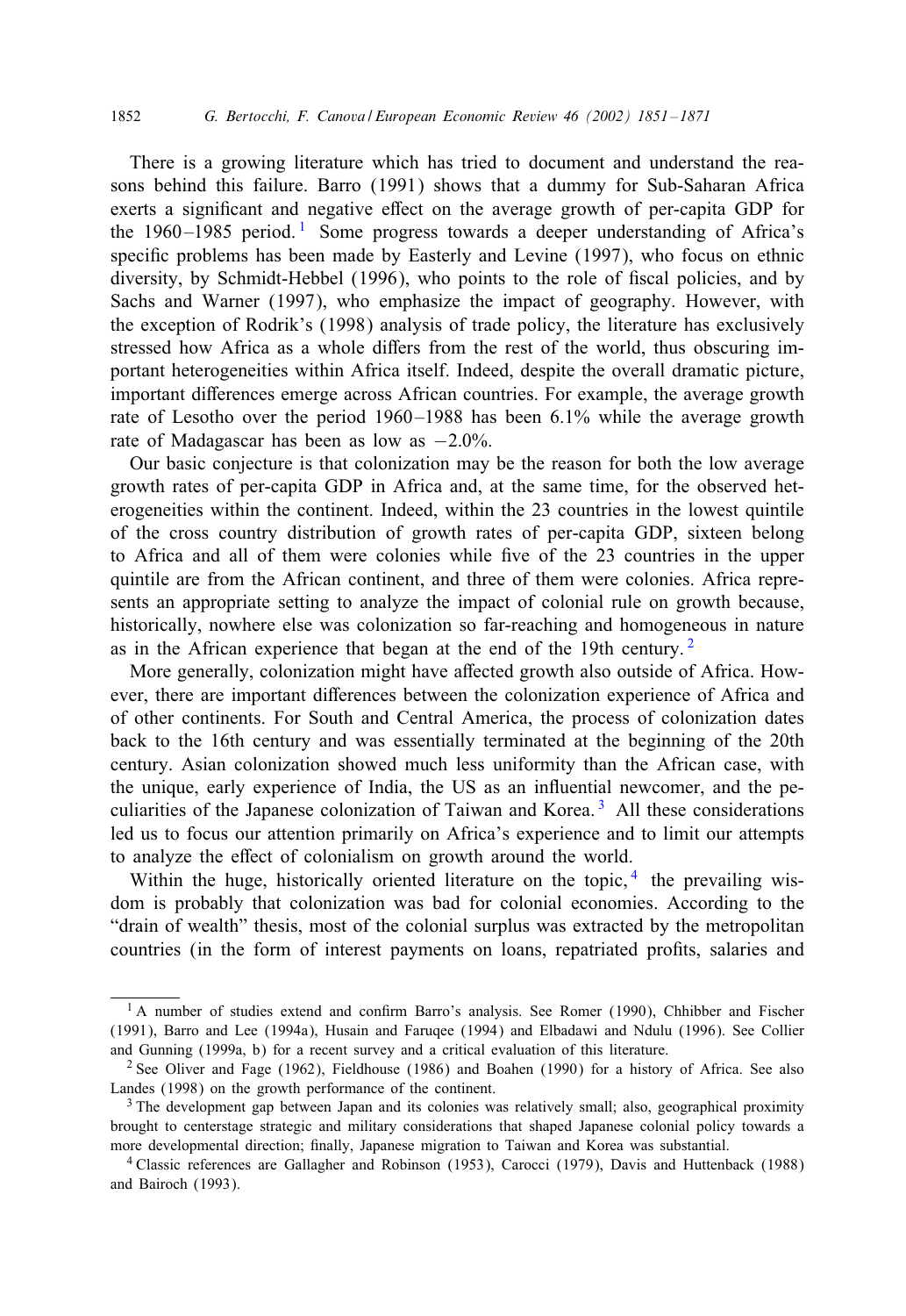pensions) and this, by reducing the indigenous capital accumulation process, had a negative effect on the colonies' growth prospects. Direct exploitation also included taxes, tariffs, restrictions on trade and foreign investment, forced labor, and even enslavement of the indigenous population. These distortions furtherly hampered the colonies' growth potential. The impact of the latter two practices, combined with distorting educational policies, may also have created disincentives to human capital accumulation, therefore affecting growth also through this indirect channel. Finally, colonial domination may be responsible for generating societies with dysfunctional institutions, rent-seeking elites and ethic conflict,  $5$  features which characterize much of Africa's recent history.

An alternative point of view emphasizes the positive development impulses that came from the metropolises. According the "modernization" thesis, colonial rule was legitimized by the fact that it promoted the integration of the colonies into the world economic system, channelled foreign capital and fostered a modernization process in the colonies. Hence, supporters of this hypothesis stress that colonialism was bene5cial for growth.

Despite the existence of a large literature studying the reasons for Africa's poor performance, the issue of colonization has received little attention within the economic profession. Exceptions are represented by Lucas (1990) and Grossman and Iyigun (1995), who develop static models of a colonial economy in which the size of foreign intervention is endogenously and optimally determined from the vantage point of the metropolitan country. Bertocchi (1994) develops a dynamic growth model for a colonial economy. La Porta et al. (1999) perform an empirical analysis of legal systems that emphasize colonial heritage. Alam (1994) compares the growth rates of sovereign countries and colonies, but without the inclusion of Africa, while Grier (1999) studies the relationship between the length of colonial rule and growth. Acemoglu et al. (2001) exploit diEerences in colonial experience to evaluate the impact of institutions on income per capita.

The task of this paper is to empirically identify the channels through which colonialism may have exerted an impact on growth. We are not concerned with directly testing the validity of theories, since data problems make the task formidable. Instead, we are interested in shedding light on four issues: (i) whether colonization exerted an effect on the growth pattern of African countries;  $(ii)$  whether colonization in Africa is partially responsible for the heterogeneities in capital and human accumulation rates and in sociopolitical variables typically thought to explain growth; (iii) whether there are economic gains from political independence in Africa; and (iv) whether the pattern between colonization, growth, accumulation of factors and distortions present in colonial Africa also holds for colonies in the rest of the world.

We begin our investigation in Section 2 by presenting the data and the criteria used to classify countries. We distinguish them according to four criteria: their political

<sup>5</sup> When colonial domination ended, Africa found herself divided into a number of centralized states whose borders, having being defined by the European powers, had nothing to do with the frontiers that delimited the tribal territories of pre-colonial times. See Davidson (1992) on the effects of colonial rule on institutions in Africa.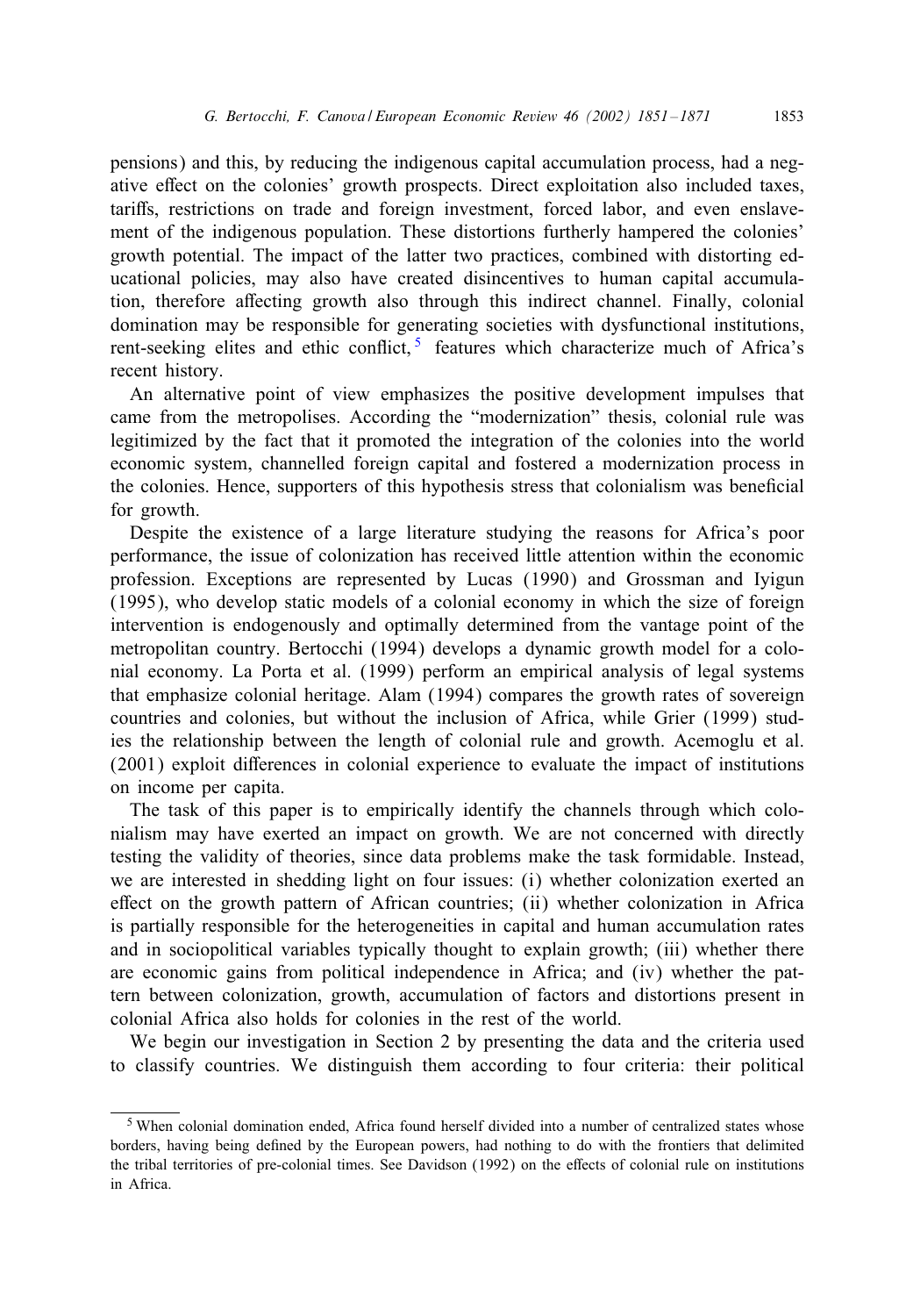status during the colonial period; their metropolitan ruler when they were colonies; the degree of economic penetration they were exposed to, and the kind of institutions they inherited. In Section 3, we analyze the direct and indirect explanatory power of colonial heritage for growth in Africa. We 5nd that, in a bivariate setup, the index for metropolitan ruler and the degree of economic penetration are able to explain differences in the average growth rates of African countries in several samples, when added to a basic growth regression. We also find that the same two indicators explain differences in the investment–output ratio, school attainments rates and the index of ethnic fractionalization. These results are confirmed in a multivariate framework where the effect of other standard economic and sociopolitical variables are also considered. The index for metropolitan ruler and the degree of economic penetration are, once again, significant and add substantial explanatory power in cross-sectional growth regressions in most samples. In addition, these colonial indicators are correlated with measures of human capital accumulations and of political distortions. Hence, the colonization experience in Africa had a significant impact on growth, both directly and indirectly, by altering the accumulation process of factors of production and by producing ethnic distortions and political instabilities.

We show that for some of the countries in the sample there is evidence of a significant structural break in the growth pattern at independence, with post-independence growth rates exceeding pre-independence and forecasted post-independence growth rates. While this suggests that there may be gains from the elimination of the colonial drain, it appears that dependencies were the countries capable of taking maximum advantage of the new political order, while colonies kept paying the consequences of their history even after political independence was achieved. This suggests that the impact of colonization may survive past political independence.

In Section 4, we extend our analysis to colonies around the world. Because of the peculiar homogeneity of African colonial experience, we expected some of the channels through which colonization affected growth to be ineffective in this larger and more heterogenous sample. We still find that the index of metropolitan ruler and the degree of economic penetration are significant when added, one at a time, to a standard multivariate growth regression. Furthermore, the index of political status also becomes significant. However, our colonial indicators only weakly affect the explanatory power of several "core" regressors, suggesting that the indirect channels through which colonization affected growth may be weaker when considering colonies around the world. Nevertheless, we find that colonial indicators are correlated with and influence the size and significance of the Sub-Saharan Africa and the Latin America dummies.

We conclude in Section 5 with a summary of our findings.

# 2. History, geography, and the data

The assessment of the economic effects of colonization is intrinsically a long-term issue. Only a data set covering the whole "new" colonial era (roughly speaking, from 1880 to 1975) could tell us whether colonialism mattered for growth. Considering the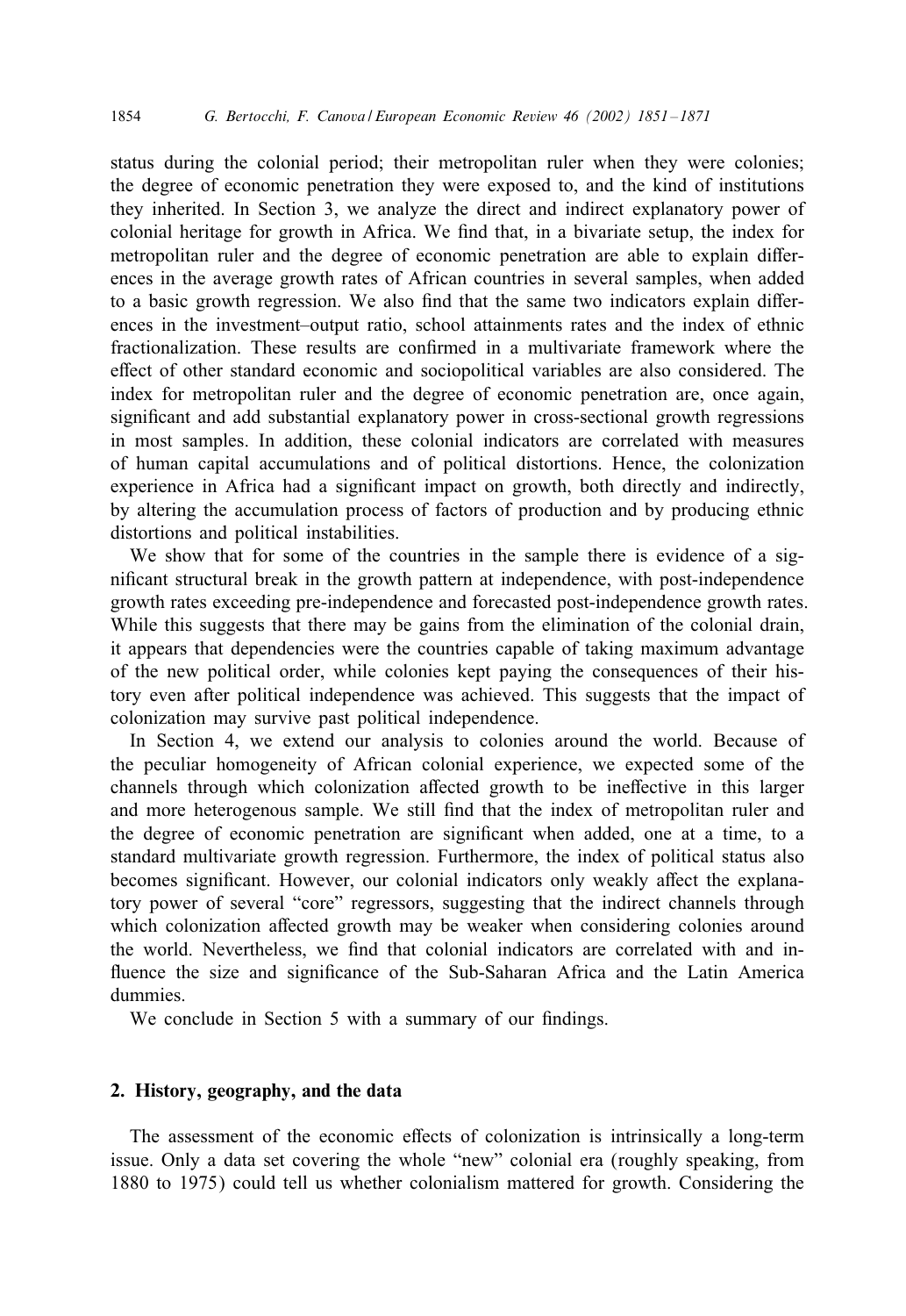colonial experience as if it were uniform across continents is likely to cause misspecifications and biases. Therefore, we concentrate our attention primarily on African countries, where the colonial experience was more homogeneous. Unfortunately, longterm data for Africa are not available. Mitchell (1982) is silent on GDP data for colonial Africa. Maddison (1995) provides estimates of GDP and population for a number of countries back to the past century, but for Africa he reports only data for three countries—Egypt, Ghana and South Africa—in the years 1913 and 1950. Using this information we find that the annual average real GDP growth in these three countries was  $1\%$ , slightly below the average rate of Europe  $(1.2\%)$  and slightly above the one of the UK (0.8%), their metropolitan ruler.

Lacking appropriate data for the analysis, we measure the impact of colonial inheritance using indicators constructed from the mostly "ex-post" Summers and Heston (SH) (1991) data. The quality of the SH data is poor and somewhat dubious, since for some of African countries national accounts were not available until the early 1970s and, in some cases, missing data were reconstructed by interpolation, taking countries at similar stages of development as benchmark. Our basic sample covers the 1960 –1988 period, since data from the beginning of the 1950s is available only for nine countries. <sup>6</sup> We also considered four subsamples (independence-1988; 1960 –1973; 1974 –1980; 1981–1988) in order to check whether the relationship between colonialism and growth changed with the sample. In particular, we are interested in evaluating how quickly the effects of colonization died out, whether there are samples where colonial heritage mattered more, and whether political independence was immediately translated into a structural economic changes.

Table 1 presents summary information about the history of the 46 African countries included in the panel. For each country, we report the political status and, for each colony, the metropolitan country and the year of independence. The political status classification distinguishes between colonies, dependencies and independent countries. Ethiopia and Liberia are the only two countries that we classify as independent.<sup>7</sup> Among dependencies, we include six countries that were not subject to explicit colonial rule, but still had close political and/or economic ties with a metropolitan country (in all cases, the UK). This group includes South Africa, which was a British dominion, <sup>8</sup> the South African enclaves of Lesotho and Swaziland, as well as neighboring Botswana, because their economies had very tight connections with that of South Africa. Zimbabwe is in the same category, since after 1923 it was subject to the same political rules as South Africa. Finally, Egypt is viewed as a dependency even if it became politically independent in 1922, both because of its long colonial history and

<sup>6</sup> These are Egypt, Ethiopia, Kenya, Nigeria, Morocco, Mauritania, South Africa, Uganda and Zaire.

<sup>7</sup> Ethiopia was conquered by Italy in 1935 –1936 and liberated in 1941 but until 1988 it still included Eritrea, which was an Italian colony from 1890 to 1950. Liberia was initially colonized by former slaves sent over by North American philantrophists, but became a sovereign country in 1847.

<sup>&</sup>lt;sup>8</sup> The political condition of dominion, which essentially meant self-governance, was obtained by those British colonies which had attracted a large flow of white migration from the mother country. South Africa was one of them (from 1919 to 1961), together with Canada, Australia and New Zealand.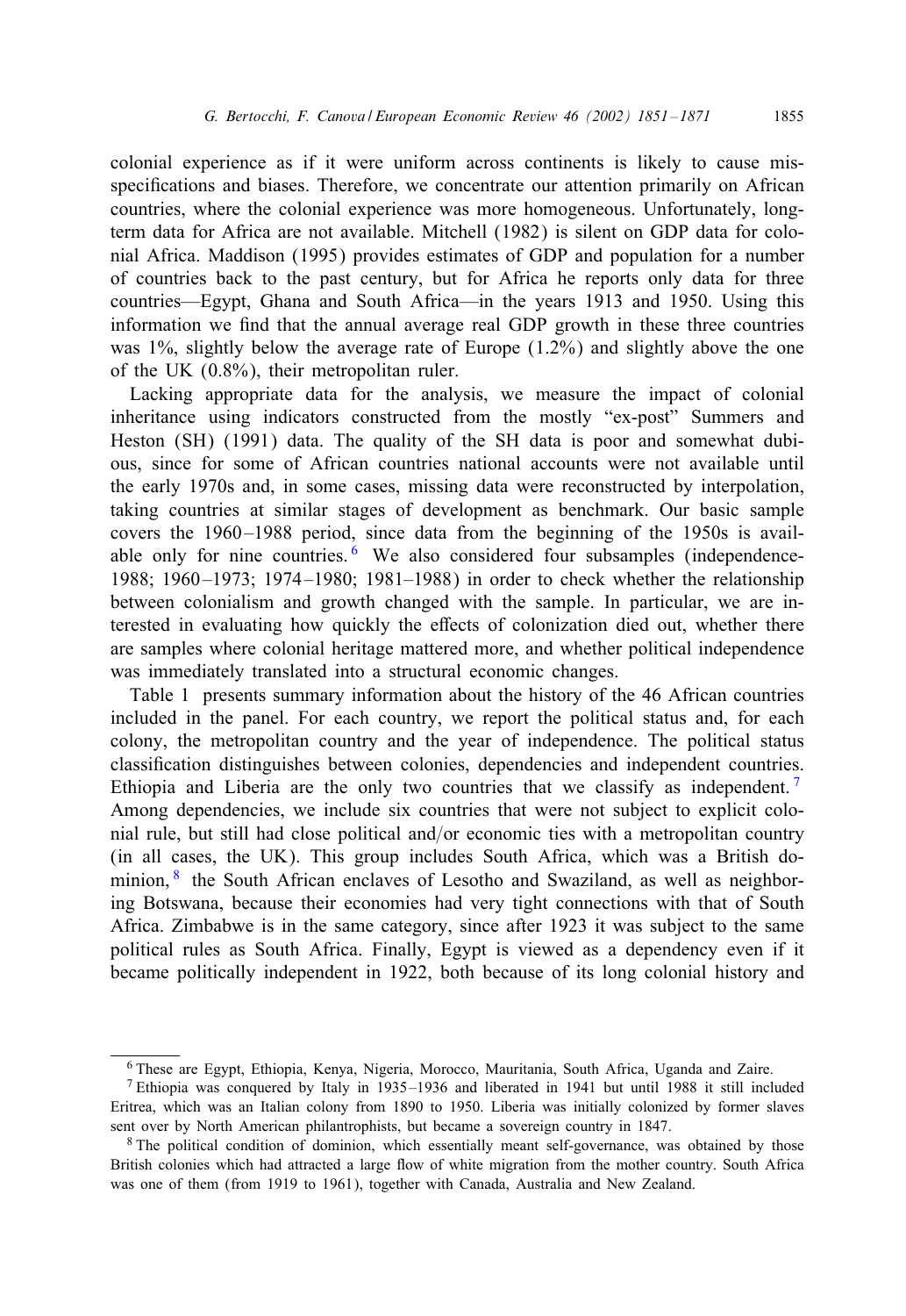| Country            | Political status | Metropolitan country | Independence |  |
|--------------------|------------------|----------------------|--------------|--|
| Algeria            | C                | France               | 1962         |  |
| Angola             | $\mathcal{C}$    | Portugal             | 1975         |  |
| Benin              | $\mathcal{C}$    | France               | 1960         |  |
| Botswana           | D                | UK                   | 1966         |  |
| Burkina Faso       | $\mathcal{C}$    | France               | 1960         |  |
| Burundi            | $\mathbf C$      | Belgium              | 1962         |  |
| Cameroon           | C                | France               | 1960         |  |
| Cape Verde         | $\mathcal{C}$    | Portugal             | 1975         |  |
| Central African R. | $\mathcal{C}$    | France               | 1960         |  |
| Chad               | $\mathcal{C}$    | France               | 1960         |  |
| Congo              | C                | France               | 1960         |  |
| Egypt              | D                | UK                   | 1922         |  |
| Ethiopia           | $\mathbf I$      |                      |              |  |
| Gabon              | $\mathbf C$      | France               | 1960         |  |
| Gambia             | $\mathcal{C}$    | UK                   | 1965         |  |
| Ghana              | $\mathcal{C}$    | UK                   | 1957         |  |
| Guinea             | $\mathbf C$      | France               | 1958         |  |
| Guinea-Bissau      | C                | Portugal             | 1975         |  |
| Ivory Coast        | $\mathcal{C}$    | France               | 1960         |  |
| Kenya              | C                | UK                   | 1963         |  |
| Lesotho            | D                | UK                   | 1966         |  |
| Liberia            | Ι                |                      |              |  |
| Madagascar         | $\mathcal{C}$    | France               | 1960         |  |
| Malawi             | $\mathcal{C}$    | UK                   | 1964         |  |
| Mali               | $\mathcal{C}$    | France               | 1959         |  |
| Mauritania         | $\mathcal{C}$    | France               | 1960         |  |
| Mauritius          | $\mathcal{C}$    | UK                   | 1968         |  |
| Morocco            | $\mathcal{C}$    | France               | 1956         |  |
| Mozambique         | $\mathcal{C}$    | Portugal             | 1975         |  |
| Niger              | C                | France               | 1960         |  |
| Nigeria            | $\mathcal{C}$    | UK                   | 1960         |  |
| Rwanda             | $\mathcal{C}$    | Belgium              | 1962         |  |
| Senegal            | $\overline{C}$   | France               | 1959         |  |
| Seychelles         | C                | UK                   | 1976         |  |
| Sierra Leone       | $\overline{C}$   | <b>UK</b>            | 1961         |  |
| Somalia            | $\mathcal{C}$    | Italy                | 1960         |  |
| South Africa       | D                | UK                   | 1961         |  |
| Sudan              | $\mathcal{C}$    | UK                   | 1956         |  |
| Swaziland          | D                | UK                   | 1968         |  |
| Tanzania           | $\mathbf C$      | UK                   | 1964         |  |
| Togo               | C                | France               | 1960         |  |
| Tunisia            | $\mathcal{C}$    | France               | 1956         |  |
| Uganda             | $\mathcal{C}$    | UK                   | 1962         |  |
| Zaire              | $\mathcal{C}$    | Belgium              | 1960         |  |
| Zambia             | $\mathcal{C}$    | UK                   | 1964         |  |
| Zimbabwe           | D                | UK                   | 1965         |  |

Table 1 Status of the African countries in the sample

*Notes*: C stands for colony, D for dependencies and I for independent.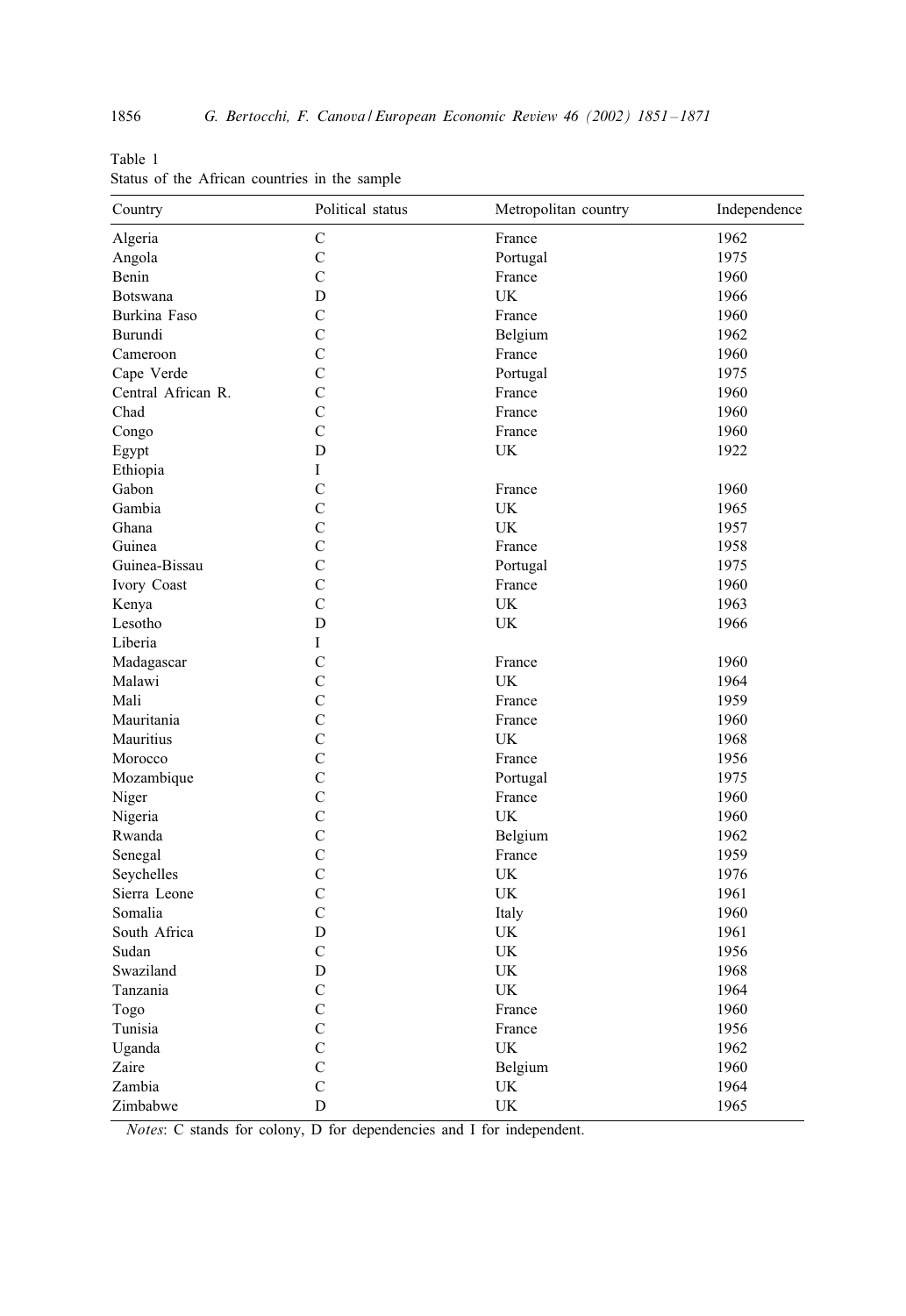of the heavy economic influence exerted by the UK even after political independence was obtained.<sup>9</sup> The remaining 38 countries are classified as colonies.

We assigned metropolitan countries selecting the colonial power that ruled longer. We divided the former German colonies—Burundi, Cameroon, Rwanda, Tanzania, and Togo—among the countries that took them over after WWI.<sup>10</sup> We also considered the former German colonies as a separate group but failed to 5nd anything peculiar and common among them. Morocco was under the joint protectorate of France and Spain, but we have placed it under France, and Somalia appears under Italy, even if there were (smaller) British and French portions.

When trying to distinguish between colonial and post-colonial regimes one should be aware that political independence does not necessarily coincide with economic independence: the process of economic decolonization may predate the end of political control while features of colonial dependence may persist well past the end of colonial times. Hence independence dates are only suggestive of a median year when economic changes may have occurred.

We use the information contained in Table 1 to construct two measures of colonial heritage: an indicator of political status (Polstat) and an indicator of the metropolitan power governing each colony (Metrul). In Polstat independent countries are given the value of zero, dependencies the value of one, and colonies the value of two. In Metrul, we assign a zero to colonies of the UK, a one to colonies of France and a two to colonies of other countries.  $\frac{11}{11}$  Reordering the three groups in the two indices does not change the results. Also, eliminating independent countries from the political status index and subdividing the third group of colonies among Belgium, Portugal and Italy  $(and/or Germany)$  does not alter the conclusions we report.

We also construct a third indicator of colonial heritage (Drain) by taking the  $GNP/$ GDP ratio in 1960. The discrepancy between GNP and GDP reflects repatriated profits on foreign investment, royalties and direct exploitation activities, and therefore aims at measuring the degree of penetration that the metropolis exerted, roughly, at the end of the colonial period. A value close to 1 indicates lower penetration and a less intense drain. We chose the ratio in 1960 because for many countries this is the first available year. The results we report are unaffected when we group countries into quartile classes of drain (to capture non-linear effects) and when we choose GNP/GDP ratios for dates between 1960 and independence.

<sup>&</sup>lt;sup>9</sup> The UK decision not to colonize South Africa and to grant Egypt independence early on was based not on economic, but military and strategic considerations, and linked to the fact that both countries had experienced large British immigration. This rules out potential problems of reverse causation between the political status of dependency and growth, which may distort the results of our analysis.

<sup>10</sup> Burundi and Rwanda appear under Belgium and Tanzania under the UK. Cameroon and Togo were subject to a joint French and British mandate. However, Togo is listed under France only, because currently the country consists of the French portion, while the British part was annexed to Ghana. Cameroon currently includes the portion which went under a French mandate and the Southern portion of the British mandate (the Northern part was annexed to Nigeria). We list it under France since it is currently part of the CFA-franc area.

<sup>&</sup>lt;sup>11</sup> We have constructed variables this way because degrees of freedom restrictions prevented us from generating dummies with values of zero and one for all categories.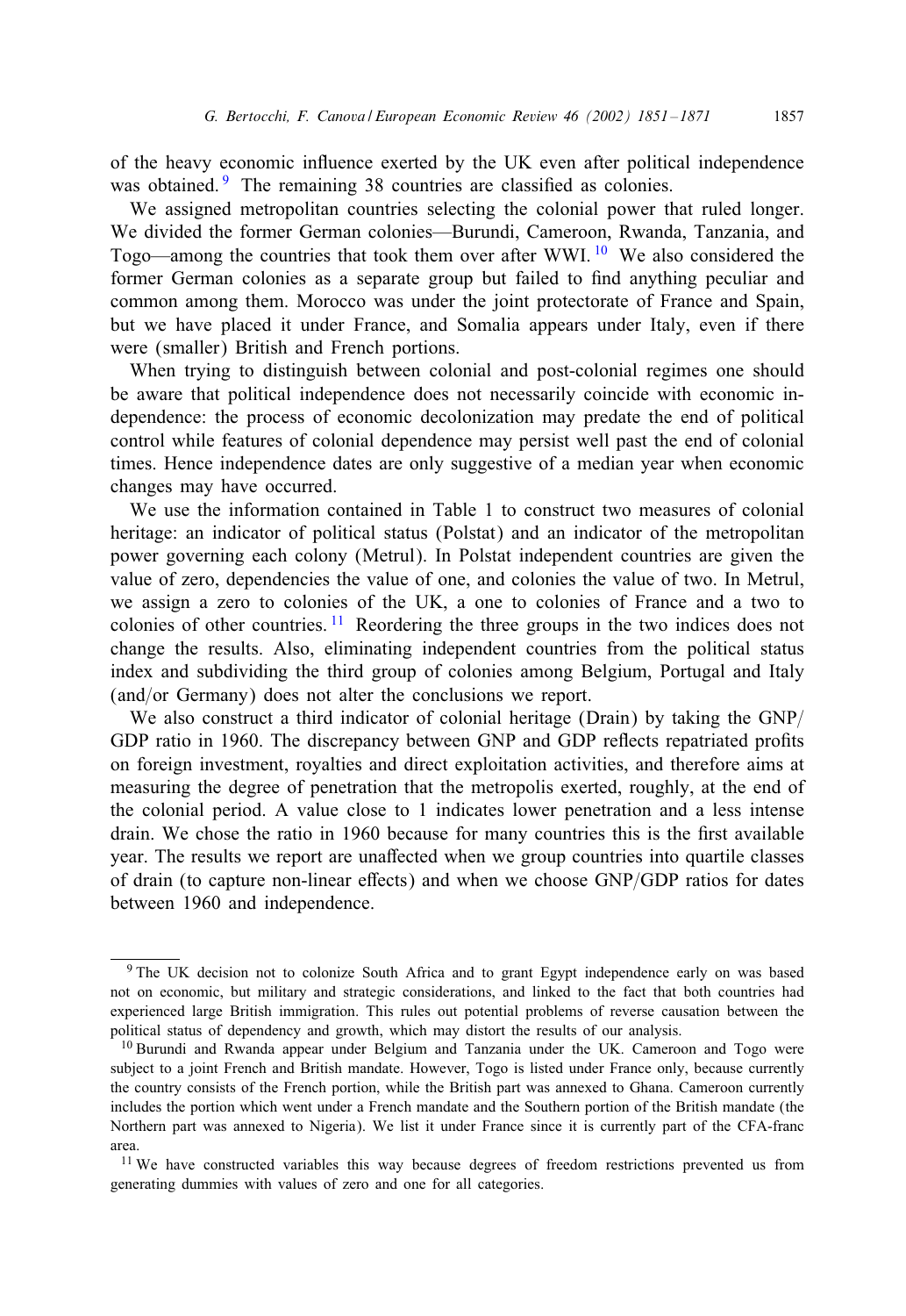1858 *G. Bertocchi, F. Canova / European Economic Review 46 (2002) 1851 – 1871*

Finally, we use as an indicator of colonial heritage the index of political institutions (Instit) employed by Acemoglu et al. (2001). According to these authors, such index captures the risk of expropriation faced by individuals in the countries. Since this measure focuses on the differences in institutions originating from different types of states and state policies, it should be positively correlated with our measure of economic drain (low values of Instit and Drain indicating highly extractive states) and negatively correlated with our index of metropolitan power, if different countries had different policies for the enforcement of direct investments and for protecting trade.

#### 3. Colonization and growth in Africa

## *3.1. Bivariate analysis*

The basic results of our investigation are presented in Tables 2 and 3. In Panel A of Table 2 we report, for each sample, the regression coefficient, the corresponding t-statistic of the selected colonial indicator and the corrected  $R^2$  of a cross-sectional regression of the average growth rate of income on a constant, the initial level of income in the sample, its square,  $\frac{12}{2}$  and the colonial indicator. The first column reports the corrected  $R^2$  for an analogous regression excluding the colonial indicators (Basic). The other columns report results obtained by adding, one by one, the four colonial indicators. <sup>13</sup>

In panel B of Table 2, we report the regression coefficient, the  $t$ -statistic of the selected colonial indicator and the corrected  $R^2$  of a cross-sectional regression of a number of economic and sociopolitical variables on a constant and the colonial indicator. The variables we consider are the standard ones used to explain the heterogeneities of average growth rates across countries and include the investment–output ratio  $(I/Y)$ , the percentage of working age population in secondary school (School), the index of political instability (Polinst), the index of ethnic fractionalization (Fract), the price of investment in deviation from the world mean (Pidev) – all measured in 1960 – and the index of political rights (Pright) – which is measured over the period  $60 - 64$ . All variables are from Barro and Lee (1994b), with the exception of the schooling measure which is from Mankiw et al. (1992), and the ethnic instability index, which is from Mauro (1995).<sup>14</sup>

<sup>&</sup>lt;sup>12</sup> The square of the initial condition is used to account for non-linearities in the relationship and to capture a polarization phenomenon which clearly appears in African data (see also Easterly and Levine, 1997).

<sup>&</sup>lt;sup>13</sup> We have experimented with GDP per-capita, GDP per-worker and GDP per-equivalent-adult as our basic measure of income on the presumption that, for African countries, this choice could be important as population growth has been accelerating over the last decades and the decision problem of females in African families is very diEerent from that of Western females. It turned out that this was not the case, probably because of the large component of measurement error in all three series. Consequently, we present only results obtained using GDP per-capita.

<sup>&</sup>lt;sup>14</sup> Results obtained substituting measures of coups, assassinations and revolutions to the index of political instability and other measures of human capital to the school attainment rates are very similar and not reported.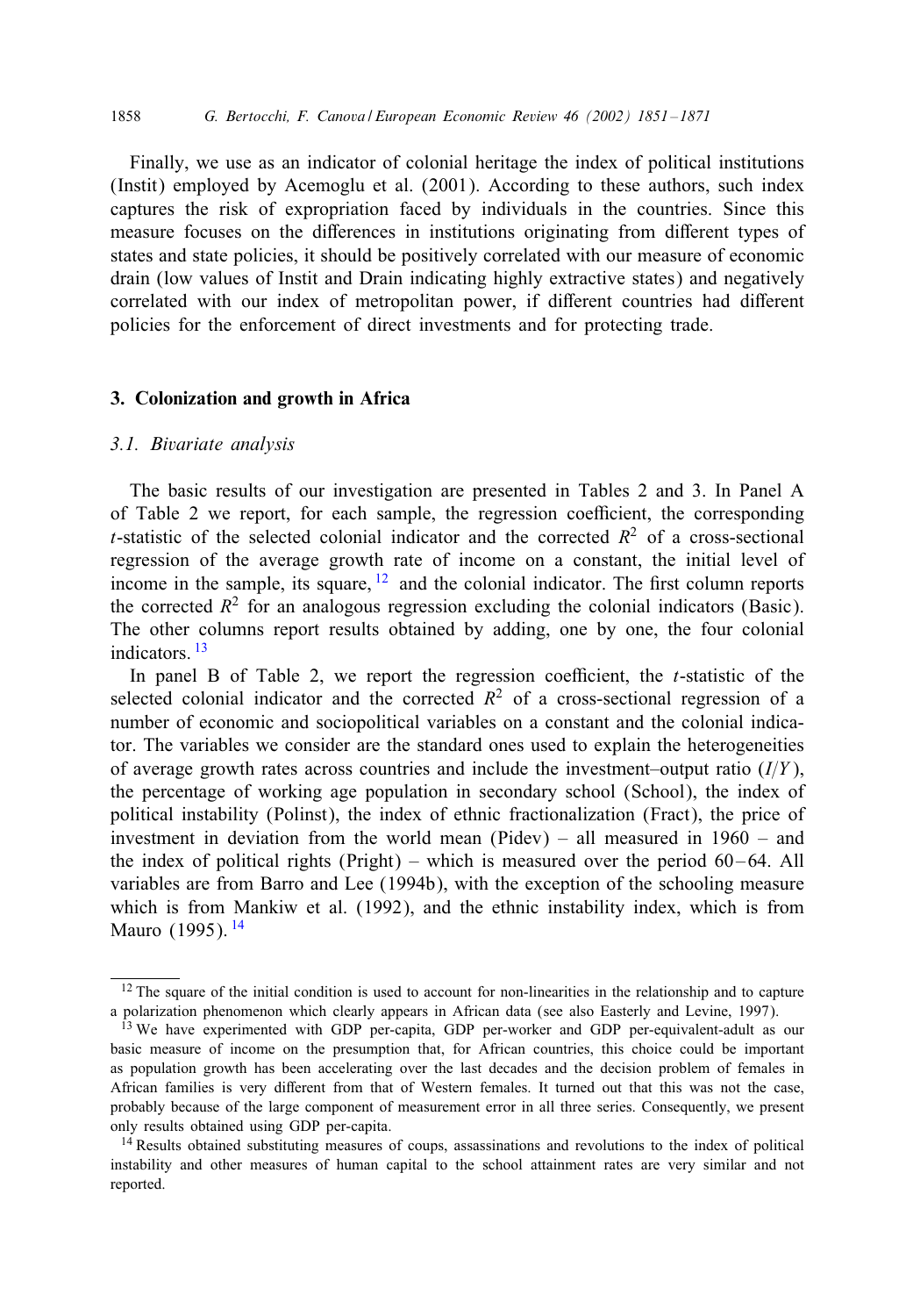|           |                              | Polstat                              |             | Metrul          |             | Drain                    |             | Instit       |             |
|-----------|------------------------------|--------------------------------------|-------------|-----------------|-------------|--------------------------|-------------|--------------|-------------|
|           | Sample Basic $\bar{R}^2$     | Coeff.                               | $\bar{R}^2$ | Coeff.          | $\bar{R}^2$ | Coeff.                   | $\bar{R}^2$ | Coeff.       | $\bar{R}^2$ |
|           |                              | (A) Average growth of GDP per-capita |             |                 |             |                          |             |              |             |
| Full      | 0.05                         | 0.36                                 | 0.04        | $-0.56$         | 0.13        | 0.04                     | 0.03        | 0.08         | 0.04        |
|           |                              | (0.64)                               |             | $(-2.16)(*)$    |             | (0.63)                   |             | (0.60)       |             |
| Indep     | $-0.02$                      | 0.48                                 | $-0.04$     | $-0.79$         | 0.04        | 0.10                     | $-0.03$     | 0.17         | $-0.02$     |
|           |                              | (0.56)                               |             | $(-2.02)(*)$    |             | (0.98)                   |             | (0.96)       |             |
| $60 - 73$ | $-0.01$                      | 0.81                                 | $-0.01$     | $-0.56$         | 0.01        | $-0.14$                  | 0.00        | $-0.07$      | $-0.05$     |
|           |                              | (1.17)                               |             | $(-1.73)$       |             | $(-1.55)$                |             | $(-0.48)$    |             |
| $74 - 80$ | 0.01                         | 1.59                                 | $-0.02$     | $-0.52$         | 0.04        | 0.38                     | 0.05        | 0.17         | $-0.05$     |
|           |                              | (1.19)                               |             | $(-0.78)$       |             | $(2.13)(*)$              |             | (0.52)       |             |
| $81 - 88$ | 0.15                         | $-0.97$                              | 0.28        | $-0.60$         | 0.28        | 0.34                     | 0.36        | 0.55         | 0.43        |
|           |                              | $(-0.91)$                            |             | $(-1.13)$       |             | $(2.44)(*)$              |             | $(2.69)(*)$  |             |
|           | (B) Sociopolitical variables |                                      |             |                 |             |                          |             |              |             |
| I/Y       |                              | 2.70                                 | 0.01        | $-2.91$         | 0.14        | $-0.47$                  | 0.05        | 0.75         | 0.03        |
|           |                              | (1.33)                               |             | $(-2.84)(*)$    |             | $(-1.80)$ <sup>*</sup> ) |             | (1.61)       |             |
| School    |                              | 0.61                                 | 0.01        | $-0.61$         | 0.11        | $-0.05$                  | 0.00        | 0.01         | $-0.02$     |
|           |                              | (1.29)                               |             | $(-2.50)^{*}$ ) |             | $(-0.82)$                |             | (0.16)       |             |
| Pright    |                              | 0.02                                 | $-0.02$     | 0.12            | $-0.02$     | 0.06                     | 0.02        | 0.04         | $-0.03$     |
|           |                              | (0.05)                               |             | (0.43)          |             | (1.32)                   |             | (0.45)       |             |
| Polinst   |                              | $-0.03$                              | 0.14        | 0.01            | $-0.02$     | $-0.004$                 | 0.01        | $-0.001$     | $-0.08$     |
|           |                              | $(1.73)(*)$                          |             | (0.81)          |             | $(-1.07)$                |             | $(-0.20)$    |             |
| Fract     |                              | $-3.83$                              | $-0.01$     | $-3.79$         | 0.00        | $-2.12$                  | 0.06        | $-0.78$      | $-0.02$     |
|           |                              | $(-0.49)$                            |             | $(-0.97)$       |             | $(-1.96)$ <sup>*</sup> ) |             | $(-0.44)$    |             |
| Fert      |                              | $-0.02$                              | $-0.02$     | $-0.04$         | $-0.02$     | 0.002                    | $-0.02$     | 0.02         | $-0.02$     |
|           |                              | $(-0.11)$                            |             | $(-0.41)$       |             | (0.08)                   |             | (0.44)       |             |
| Pdev      |                              | $-0.15$                              | $-0.00$     | 0.11            | 0.00        | $-0.009$                 | $-0.02$     | $-0.10$      | 0.09        |
|           |                              | $(-0.79)$                            |             | (1.19)          |             | $(-0.36)$                |             | $(-2.29)(*)$ |             |
| G/Y       |                              | $-0.01$                              | $-0.02$     | $-0.008$        | $-0.01$     | $-0.0007$                | $-0.02$     | $-0.0009$    | $-0.03$     |
|           |                              | $(-0.47)$                            |             | $(-0.59)$       |             | $(-0.20)$                |             | $(-0.16)$    |             |

Table 2 Growth, sociopolitical variables and colonial indicators

*Notes*: *Basic* refers to a model where average growth rates are regressed on a constant, the initial conditions in the sample and the square of the initial conditions. *Polstat* is an index capturing whether a country was independent, a colony or a dominion; *Metrul* is an index capturing whether the colony was ruled by France, the UK or other countries; *Drain* is the GNP/GDP ratio in 1960 and *Instit* is the index of expropriation.  $I/Y$  is the investment–output ratio in 1960; *School* is the percentage of the working population in secondary school in 1960; *Polinst* is an index of political instability in 1960; *Pright* is an index of political rights over the period 1960 –1964; Fract is an index of ethnic fractionalization in 1960; *Fert* is the fertility rate in 1960; G/Y is the government expenditure–output ratio in 1960 and *Pdev* is the price of investment in 1960 in deviations from the sample mean. In parenthesis t-statistics.  $(*)$  indicates significance at, at least,  $10\%$ level.

Four major conclusions can be drawn from Table 2. First, although the relationship between colonial indicators and growth is unstable, two of the indicators of colonial heritage, Metrul and Drain, are relevant in explaining differences in the average growth rates of African countries: the corrected  $R^2$  increases substantially relative to the basic model in the full and post-independence samples when Metrul is added and in the 1974 –1980 and 1981–1988 samples when Drain is added.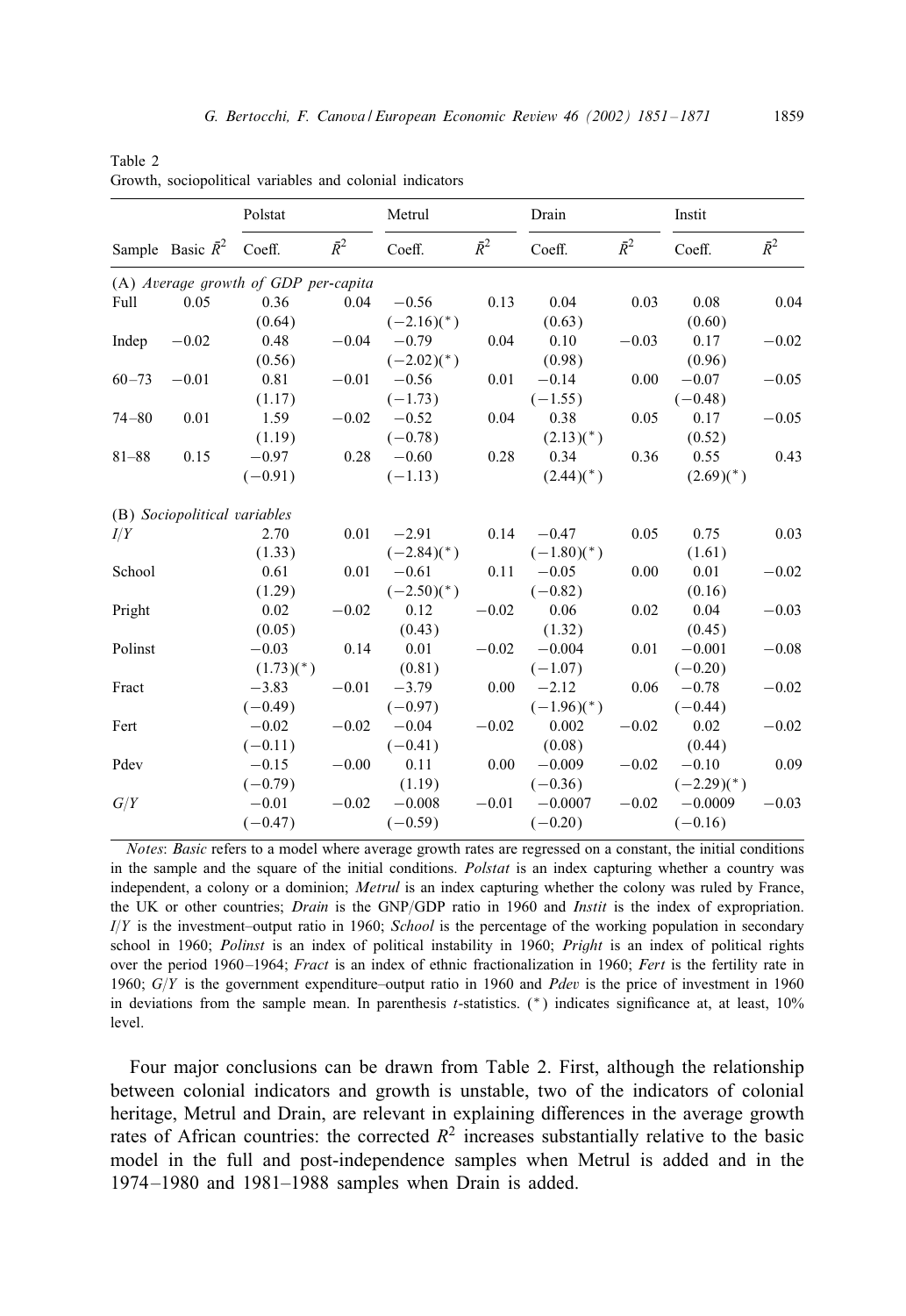#### 1860 *G. Bertocchi, F. Canova / European Economic Review 46 (2002) 1851 – 1871*

A large body of historically oriented, descriptive literature has claimed that colonial policies of metropolitan powers diEered considerably in many dimensions: the degree of economic penetration, the intensity of the exploitation of natural resources and indigenous labor, local educational policies, and the kind of political institutions established in the colonies. In particular, Portuguese and Belgian dominations are believed to have been particularly detrimental because of the extreme forms of exploitation employed; while the "indirect ruling" of British dominations is thought to have favored the creation of a stronger local ruling class with bene5cial consequences for post-independence political stability, and France contributed more than any other colonizer to the development of infrastructure. However, previous work  $15$  has been unable to detect any differential pattern in economic performance along the metropolitan dimension. Our results are therefore important because they confirm that alternative colonial policies may have had an impact on GDP growth rates once the initial conditions are taken into account. For example, British colonies grew at 1.1% over the full sample, about 0.2% more than French colonies and about 0.5% more than the remaining colonies. Hence having the UK or France as the colonizer did make a difference for growth.

There is some evidence supporting the conjecture that the lower the degree of economic penetration was in 1960, the higher was the growth rate of GDP over the later part of the sample. Point estimates of the coefficients on Drain in the 1974–1980 and 1981–1988 subsamples indicate that increasing by  $1\%$  the GNP/GDP ratio increases the growth rate of GDP per-capita by 0.3%. In general, colonies with low or no penetration (GNP/GDP ratio above  $0.99$ ) had an average growth rate which was up to four times larger than the average growth rate of countries with higher level of penetration (GNP/GDP ratio below 0.94) for the  $1960 - 1988$  period. Interestingly, over the 1981–1988 period low-drain countries grew at the rate of about 0.3%, which is only slightly smaller than the growth rate of OECD countries.

Second, the index of political status (Polstat) has no explanatory power for growth in Africa in any of the samples, while the index of political institutions (Instit) adds significant explanatory power only in the 1981–1988 sample. Despite the fact that the Polstat index is insignificant, one should note that the average growth rate of dependencies is about three times larger than the one of former colonies or independent countries in both the full and the post-independence samples. These differences are economically significant, especially for some of the very poor former colonies. For example, the 3% average growth rate obtained by dependencies implies that the average per capita income in 1988 was 3.5 times larger than the one of 1960. On the other hand, the average growth rate of 1% per year obtained by colonies implies an average per capita income in 1988 only 1.6 times larger than the one of 1960. At first glance, our results appear to be in contrast with the findings in Acemoglu et al. (2001), who show that institutions matter for economic performance. However, their results are at least in part driven by the inclusion of the "white colonies" (US, Canada, Australia, etc.), which do not really fit the characterization of colonies we have explored here. In fact, the correlation between the Drain and the Metrul series with the Instit index

<sup>15</sup> See von der Mehden (1969) and Barro (1996).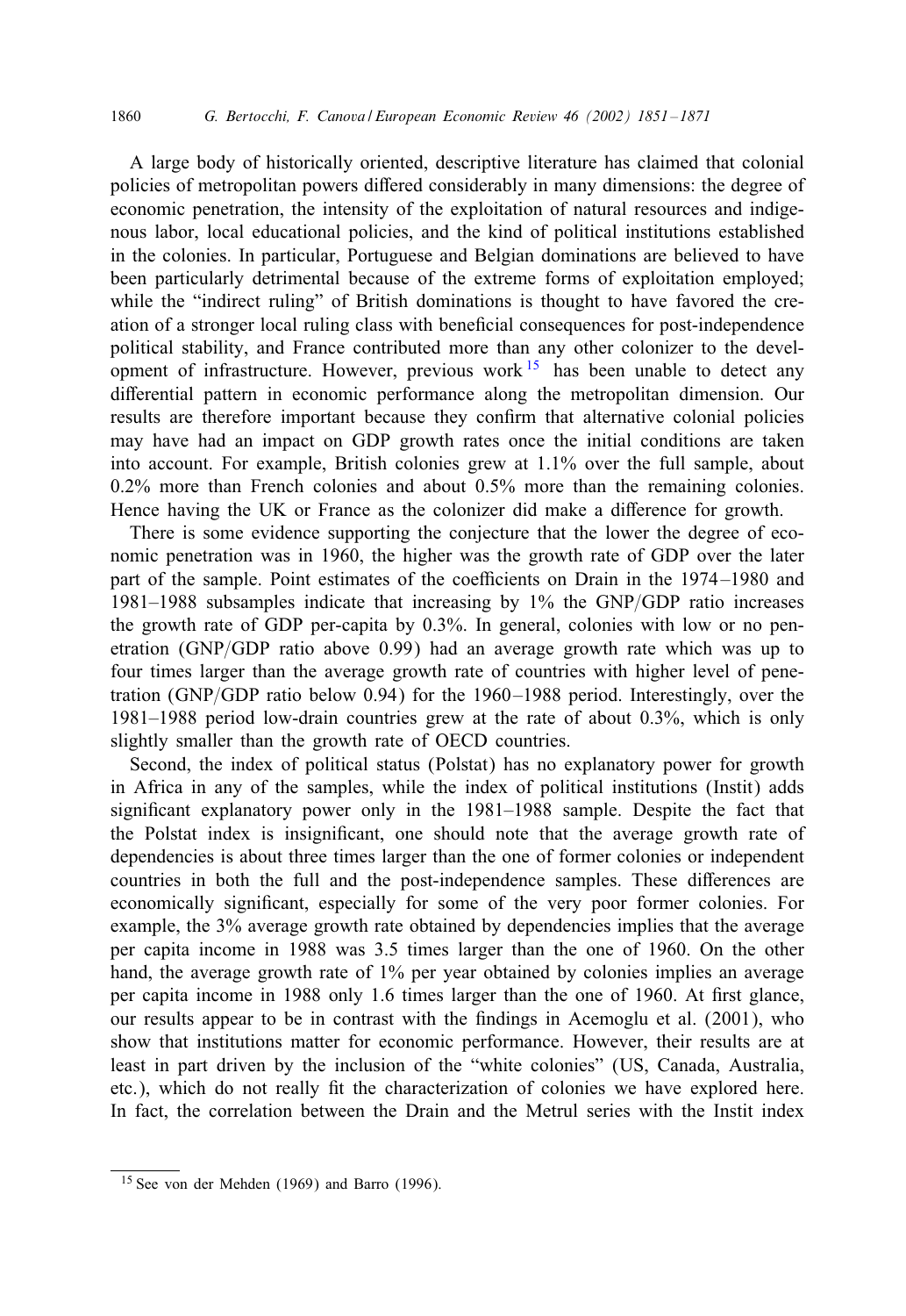is low for African countries  $(0.13 \text{ and } -0.28)$ , respectively) suggesting that this index does not capture the peculiarities of colonial experience in Africa.

Third, the results obtained in the full sample and in the post-independence sample are similar, suggesting that if colonial rule had a direct impact on growth, it may have not immediately vanished with the gain of political independence. We will return on this issue in the next section were we explicitly try to measure growth gains from political independence.

Finally, Metrul and Drain appear to be significant in explaining differences in the level of some important economic and sociopolitical variables in Africa (see Panel B). In particular, the investment–output ratio and school attainment are significantly related to our index of metropolitan ruler, while the investment–output ratio and the index of ethnic fractionalization and our Drain measure are significantly negatively correlated. In general, British and French colonies display higher levels of the investment–output ratio (13.7 and 14.1) and human capital (2.1 and 2.4, respectively) than other colonies. Also, countries with low penetration (GNP/GDP ratio above 0.99) have investment– output ratios which are twice as large as those with high penetration (GNP/GDP ratio below 0.94) while their index of ethnic fractionalization is 30% lower. This evidence is consistent with data provided by Svedberg (1981) on enforcement ratios for foreign direct investments and for trade in Africa in 1938, the year that marks the peak of the colonial epoch:  $16$  enforcement ratios, which reflect the degree of monopolization by the metropolis, were lowest for the UK (2.1 and 2.2, respectively) followed by France (4.2 and 2.7), with Portugal performing at the bottom (with 9.6 and 29.8).

## *3.2. Multivariate analysis*

Our results support the conjecture that colonial rule may be the third factor behind the relationship between average growth rates of income and some crucial economic and sociopolitical variables in Africa. However, the evidence so far provided is based on a bivariate analysis. Therefore, we next turn to examine whether colonial indicators are important in a more conventional multivariate framework. In particular, we look for two types of effects. First, we would like to know whether selected indicators of colonial heritage are important to explain the cross sectional differences in growth performance in Africa, once standard economic and sociopolitical indicators are accounted for. Second, we would like to know whether the inclusion of colonial variables reduces the significance of some of the variables found to be important for growth. <sup>17</sup> As mentioned, colonization may have affected human capital accumulation and be responsible for the currently low level of literacy rates because of forced labor practices and distorting educational policies, while the high degree of political instability and of ethnic conflicts can also be viewed as a legacy of colonization. Hence the presence of these

<sup>&</sup>lt;sup>16</sup> Enforcement ratios report the metropolitan country shares of foreign direct investment and trade in African colonies relative to the metropolitan country shares in the continent and take into account the fact that larger economies tends to have larger shares of overall foreign investment and international trade.

<sup>&</sup>lt;sup>17</sup> Levine and Renelt (1992) have shown that most of the variables associated with growth have a tenuous explanatory power, indicating that they proxy for a variety of eEects not captured in the empirical specification.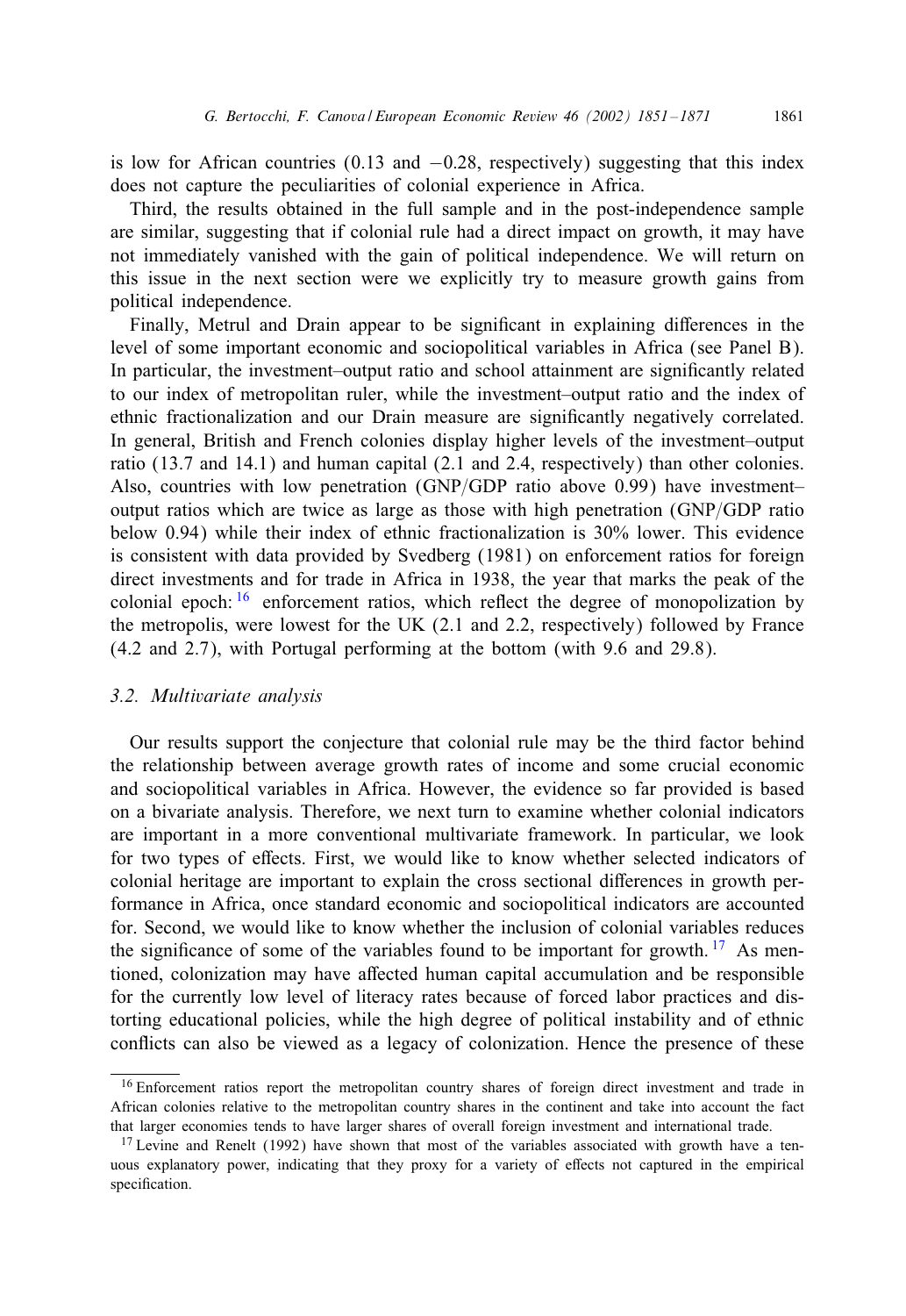two effects would provide a stronger support for the hypothesis that colonialism matters for income growth both directly and indirectly.

The regressions we run for each sample are of the form

$$
\bar{y}_i = \beta x_i + \gamma z_i + u_i,\tag{1}
$$

where  $\bar{v}_i$  is the average growth rate of GDP per-capita of country i in the sample,  $x_i$  is a set of "core" variables and  $z_i$  are variables capturing colonial heritage. In Table 3 we report, for each subsample, the regression coefficients, the  $t$ -statistics and the corrected  $R<sup>2</sup>$  obtained in two types of specifications: one which includes only core variables and one where the Metrul index and the Drain index are added one at a time.<sup>18</sup> We experimented with many combinations of the core variables, leading to a total of more than one hundred regressions. We selected the combination of economic and sociopolitical variables which has the best explanatory power for the average growth of GDP per-capita in Africa for the entire period. Such a combination includes a constant, the log of GDP per-capita at the beginning of the sample ( $log Y_0$ ), the squared log GDP per-capita at the beginning of the sample ( $log Y_0^2$ ), a dummy for oil producing countries (Oil), the index of political rights (Pright), the investment–output ratio  $(I/Y)$ , the percentage of working age population in secondary school (School) and the index of ethnic fractionalization (Fract). <sup>19</sup> Note that since we use explanatory variables dated in 1960 or calculated as averages over the 1960 –1964 period, endogeneity problems are likely to be minor. In fact, in regressions where the average growth rate of GDP per-capita is calculated from 1965 to 1988 (as opposed to 1960) no qualitative changes emerged.

There are several interesting conclusions to be drawn from Table  $3.20$  First, our indicators of colonial heritage are significant and add substantial explanatory power in cross-sectional growth regressions in four of the 5ve samples. In particular, the index of metropolitan rulers is significant in the post-independence sample and in the 1981–1988 sample, while the Drain measure is significant in the 1974–1980 and the 1981–1988 samples. Since the coefficient on Metrul is negative and the one on Drain is positive, other things equal, African countries which had either a very high GNP/GDP ratio (i.e., low drain) or were colonies of the UK or France did comparatively better in the continent.

Second, our proxies for colonial heritage are correlated with some core regressors. The coefficient on human capital accumulation drops in all but one samples and becomes insignificant in the full and post-independence samples when Metrul is included. The coefficient on the index of ethnic fractionalization becomes smaller and loses significance when Drain is included. A similar pattern also appears for the investment–output ratio coefficient even though in no case does the coefficient become insignificant.

<sup>&</sup>lt;sup>18</sup> Polstat and Instit turn out to be insignificant in the regressions in all samples. Therefore, we omit these results from the table.

<sup>&</sup>lt;sup>19</sup> We do not directly consider the index of political instability here because it is highly collinear with included variables. Regressions substituting the index of political rights with the proxy for market distortions (Pidev) gave substantially similar results, which we do not report.

 $20$  For reasons of space we omit from Table 3 the coefficients on the first four core variables, as they are invariant to the addition of colonial indicators.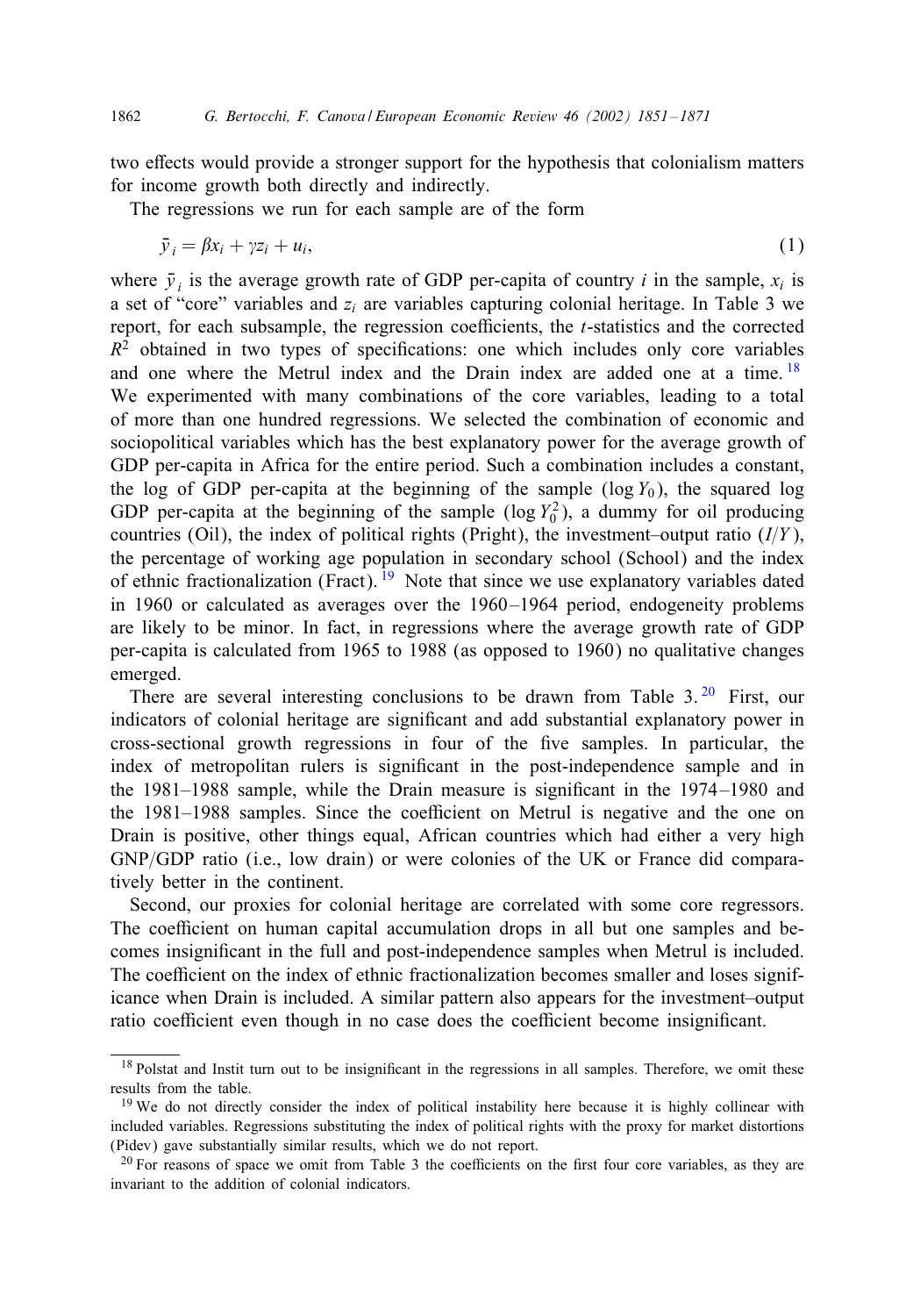| Table 3                         |  |
|---------------------------------|--|
| Multivariate growth regressions |  |

| Sample    | I/Y         | School      | Fract                    | Metrul       | Drain       | $\bar{R}^2$ |
|-----------|-------------|-------------|--------------------------|--------------|-------------|-------------|
| Full      | 0.10        | 0.36        | $-0.01$                  |              |             | 0.35        |
|           | $(2.76)(*)$ | $(2.03)(*)$ | $(-1.82)(*)$             |              |             |             |
|           | 0.09        | 0.29        | $-0.02$                  | $-0.32$      |             | 0.35        |
|           | $(2.18)(*)$ | (1.55)      | $(-2.02)(*)$             | $(-1.02)$    |             |             |
|           | 0.11        | 0.35        | $-0.01$                  |              | 0.06        | 0.31        |
|           | $(2.65)(*)$ | $(1.94)(*)$ | $(-1.37)$                |              | (0.73)      |             |
| Indep     | 0.18        | 0.49        | $-0.02$                  |              |             | 0.36        |
|           | $(3.49)(*)$ | $(2.13)(*)$ | $(-1.77)(*)$             |              |             |             |
|           | 0.15        | 0.35        | $-0.03$                  | $-0.67$      |             | 0.39        |
|           | $(2.76)(*)$ | (1.51)      | $(-2.20)$ <sup>*</sup> ) | $(-1.81)(*)$ |             |             |
|           | 0.16        | 0.47        | $-0.01$                  |              | 0.08        | 0.30        |
|           | $(3.11)(*)$ | $(2.18)(*)$ | $(-1.20)$                |              | (0.84)      |             |
| $60 - 73$ | 0.11        | 0.29        | 0.00                     |              |             | 0.12        |
|           | $(2.35)(*)$ | (1.36)      | (0.33)                   |              |             |             |
|           | 0.11        | 0.31        | 0.00                     | 0.07         |             | 0.09        |
|           | $(2.22)(*)$ | (1.32)      | (0.36)                   | (0.18)       |             |             |
|           | 0.11        | 0.32        | $-0.00$                  |              | $-0.09$     | 0.14        |
|           | $(2.31)(*)$ | (1.46)      | $(-0.11)$                |              | $(-0.92)$   |             |
| $74 - 80$ | 0.05        | 0.38        | $-0.06$                  |              |             | 0.10        |
|           | (0.56)      | (0.83)      | $(-2.65)$ <sup>*</sup> ) |              |             |             |
|           | 0.03        | 0.26        | $-0.07$                  | $-0.49$      |             | 0.09        |
|           | (0.28)      | (0.53)      | $(-2.70)(*)$             | $(-0.65)$    |             |             |
|           | 0.02        | 0.15        | $-0.04$                  |              | 0.44        | 0.21        |
|           | (0.28)      | (0.36)      | $(-1.81)(*)$             |              | $(2.48)(*)$ |             |
| $81 - 88$ | 0.08        | 0.63        | $-0.02$                  |              |             | 0.38        |
|           | (1.04)      | (1.64)      | $(-1.23)$                |              |             |             |
|           | 0.02        | 0.35        | $-0.03$                  | $-1.32$      |             | 0.45        |
|           | (0.25)      | (0.92)      | $(-1.76)$                | $(-2.22)(*)$ |             |             |
|           | 0.11        | 0.58        | $-0.01$                  |              | 0.28        | 0.41        |
|           | (1.28)      | (1.54)      | $(-0.61)$                |              | $(1.80)(*)$ |             |

*Notes*: All regressions are also run with a constant, the level of income and the squared level of income at the beginning of the sample and an index of political rights (*Pright*), not reported here since they are essentially unaffected by the use of colonial indicators as regressors.  $I/Y$  is the investment–output ratio; *School* is the percentage of working age population in secondary school; *Fract* is an index of Ethnic fractionalization; *Metrul* is an index capturing whether the colony was ruled by France, the UK or other countries and *Drain* is the GNP/GDP ratio in 1960. In parenthesis t-statistics.  $(*)$  indicates significance at, at least, 10% level.

Third, confirming the results of Table 2, there are no differences in the significance of core variables in the full and in the post-independence sample. The relationship between growth in GDP per-capita and the core variables is highly unstable over time. For example, the investment–output ratio is significant in the 1960–1973 sample which more closely captures the last phase of the colonial era and the associated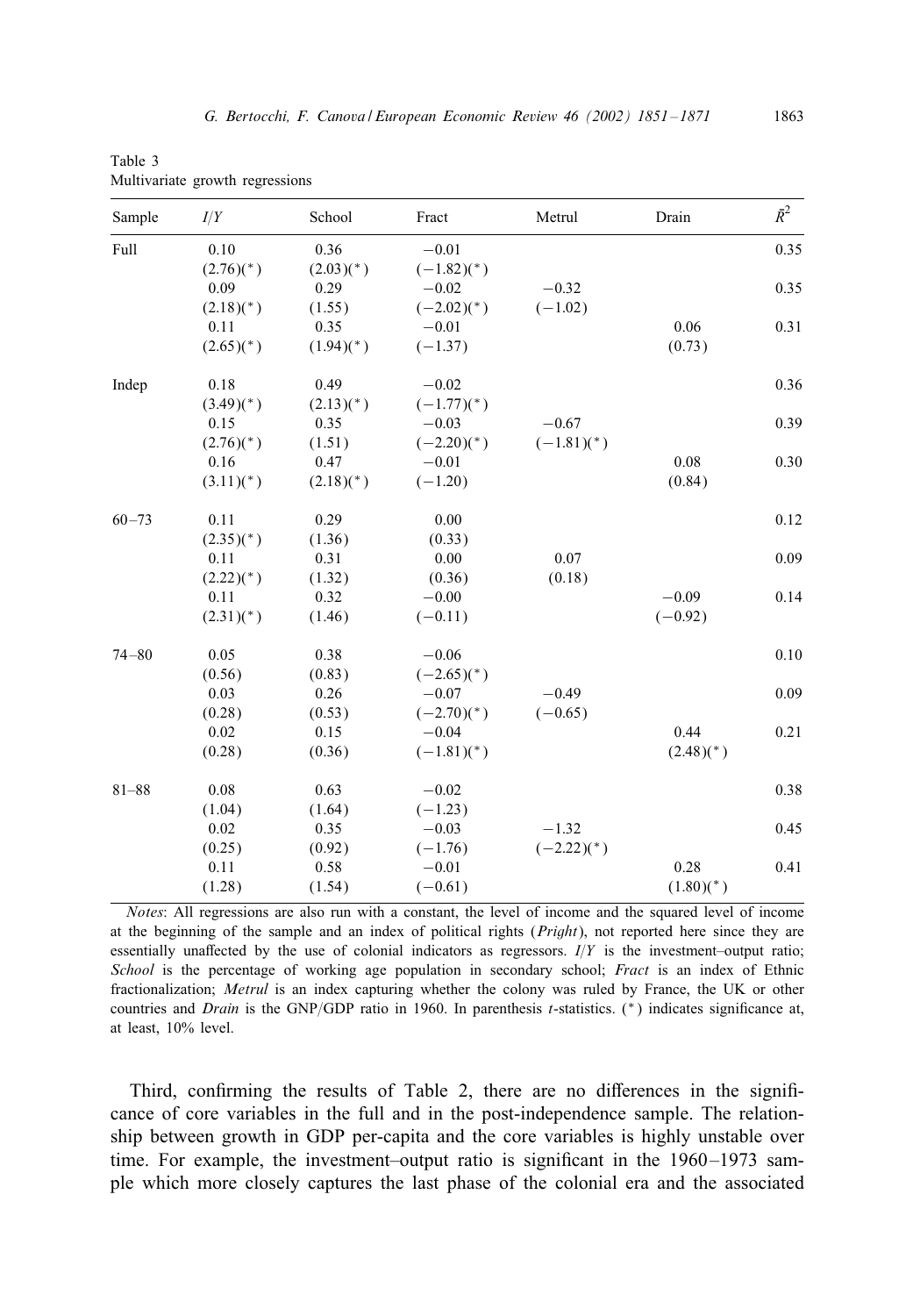#### 1864 *G. Bertocchi, F. Canova / European Economic Review 46 (2002) 1851 – 1871*

economic and political turmoil; the index of ethnic fractionalization is significant in the 1974 –1980 sample, while in the 1981–1988 sample neither the investment–output ratio, the schooling measure nor the index of ethnic fractionalization are significant. This instability denies the existence of a single "cause" for Africa's poor growth performance over the last thirty years and suggests that different variables matter for different stages of development. In the initial stage investment in physical capital appears to be the most important factor, while later on human capital accumulation and colonial heritage, in the form of institutions and political rights, appear to become crucial for growth.

These three conclusions taken together are consistent with the idea that colonial heritage may indeed have been an exogenous third factor causing cross-sectional comovements of growth rates and of variables typically used to explain them, and that, in general, colonial influence persisted in its effect on institutions way after African countries reached political independence.

#### *3.3. Measuring the gains from political independence*

The process of economic decolonization in many British colonies began as early as in the aftermath of WWI and was almost completed by the end of WWII. By 1960, 22 of the 38 colonies of our sample were politically independent. With the collapse of the Portuguese empire in the mid-1970s the process reached its end. The economic consequences of decolonization are difficult to measure. First, political and economic independence rarely coincided: sometimes the process of economic decolonization started long before the end of political domination and in other cases the high degree of enforcement of direct investments and trade persisted long after political domination ended. Second, phenomena such as corruption, distorting government policies, political instability and ethnic conflict, which are important in explaining the heterogeneity of Africa's growth, can also be viewed as a legacy of the colonial era. Third, some historians claim that there was little economic rationality on the part of the colonizers behind the decision to liberate Africa. Most colonies were set free when they were economically more dynamic than in any period since 1920, hinting that the motive for decolonization was mainly political. Moreover, the relative violence of the liberation process, disrupting part of the existing physical capital stock, may have altered the natural growth developments of the post-colonial era.

Despite all these caveats, we attempt to measure the gains from decolonization by examining the growth pattern in the years before and after political independence. Since data on GDP per-capita for many countries start in 1960, we are forced to drop all countries which acquired independence before 1960 and since we require data for six years before independence in order to make comparisons meaningful, our panel includes only 18 countries, five of which were dependencies.  $2<sup>1</sup>$ 

To quantify the effects of decolonization we proceed in three steps. We begin by computing the average growth rates for six years before and after independence

<sup>21</sup> These are Angola, Botswana, Capo Verde, Gambia, Guinea Bissau, Kenya, Lesotho, Malawi, Mauritius, Morocco, Mozambique, Nigeria, Swaziland, South Africa, Uganda, Zaire, Zambia, and Zimbabwe.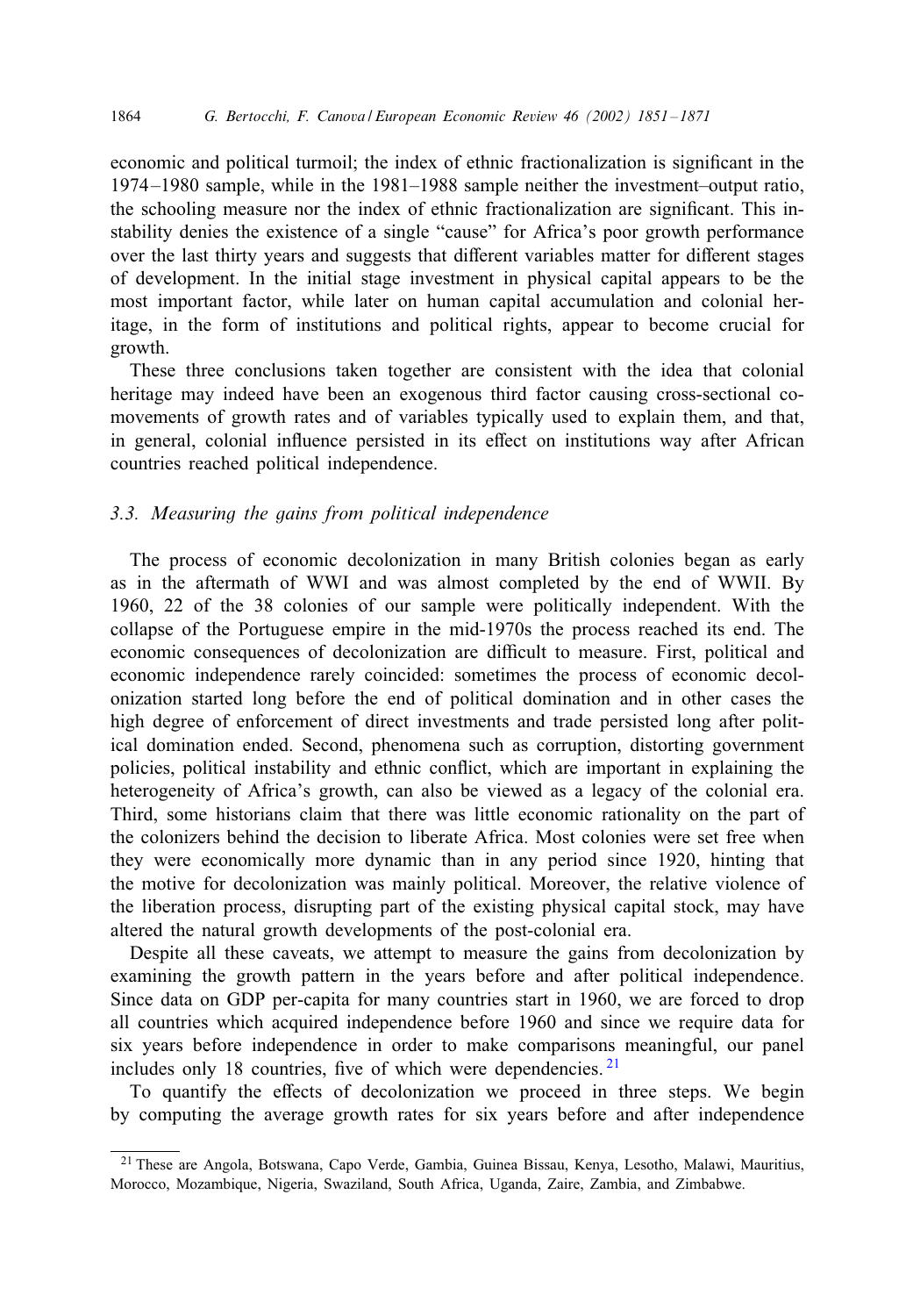for each of the eighteen countries and test their equality. Second, we calculate the cross-sectional average growth rate over the same period and test the equality before and after independence. In both cases we assess differences using a  $\chi^2$  test of the form  $X = (m_i - m_j)(var_i + var_j - 2cov_{i,j})^{-1}(m_i - m_j)$  where  $m_i(m_j)$  is the mean growth rate before (after) independence,  $var_i (var_j)$  is the variance of the growth rate before (after) independence, and  $cov_{i,j}$  is their covariance. Finally, we assess the presence of a structural break in the mean growth pattern after independence using the cross-sectional information in the years before independence. The forecasting model has the form

$$
y_0^i = \alpha_0^i + \sum_{t=1}^4 \alpha_t y_{-t}^i + e_t^i, \quad i = 1, 2, ..., 18,
$$
\n<sup>(2)</sup>

where  $t = 0$  is independence time. We construct estimates of  $\alpha_0^i$  and  $\alpha_t$  and forecasts  $\hat{y}_t^i$ ,  $t = 0, 1, \ldots, 4$ , using simple recursive prediction formulas based on the information at  $t=0$ . We allow the intercept to be country-specific, since forcing homogeneity creates heteroskedasticity in the residuals. With this set-up residuals appear to be close to a white noise process.

Table 4 presents those six countries for which statistically significant growth differences between the pre-independence and post-independence samples exist. Note that, in all cases, there is at least a 4% difference in the growth rate across subperiods. Moreover, four of the six countries were dependencies, suggesting that these were the countries immediately capable of taking advantage of the new political order. Over the cross section, the average growth rates for the twelve years surrounding independence display interesting features. First, in the three years before independence the average GDP growth was negative, indicating that conflicts for political independence may have temporarily hampered growth. Second, after independence, growth rates were positive and increasing, peaking at about 6% in the sixth year after independence. Third, there is a declining cross sectional variability of growth rates after independence, with a trough in the third year.

In terms of forecasting ability, it is clear that the model fails out-of-sample despite its satisfactory in-sample fit (adjusted  $R^2$  is about 0.95): on average, the actual mean growth rate exceeded the forecasted one by  $1-2\%$  percentage points, uniformly over the four forecasting horizons. One should be aware that the model's forecasts reflect, in part, the negative growth reported in the three years before independence. However, the presence of a structural break in the growth pattern of these countries at independence is also evident when we compute recursive forecasts using information present in the first two years after independence. In this case, the discrepancy between actual and forecasted values decreases.

In conclusion, for one-third of the countries considered, there is evidence of a significant structural break in the growth pattern at independence. Post-independence growth rates exceed pre-independence and forecasted post-independence growth rates; there is an acceleration of the growth rate with a peak four–six years after independence and a relative decline of the cross sectional variability of the distribution of growth rates of GDP per-capita.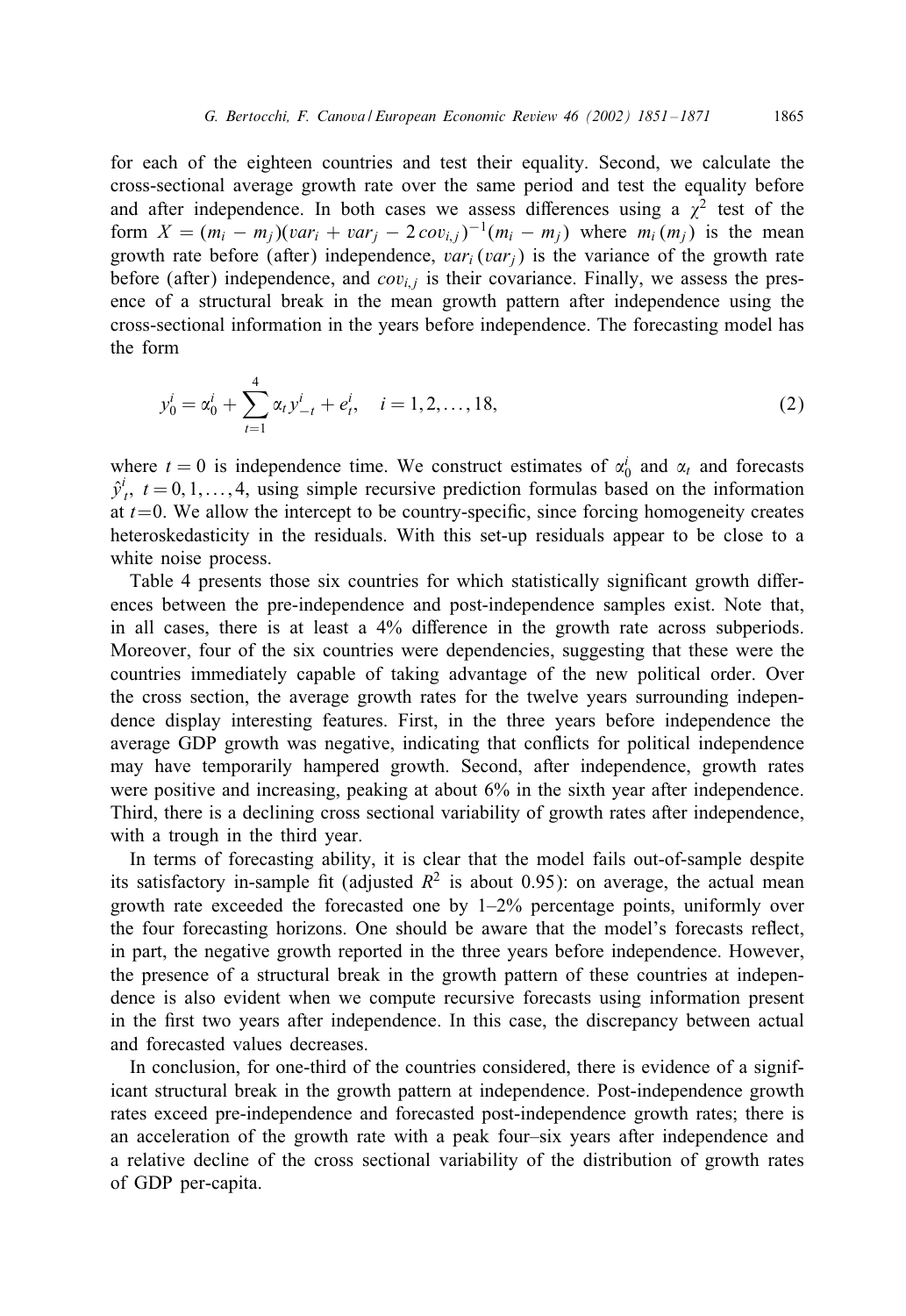| Country              | Growth rate<br>before independence | Growth rate<br>after independence | Test of equality<br>significance |
|----------------------|------------------------------------|-----------------------------------|----------------------------------|
| South Africa         | 0.23                               | 4.46                              | 0.00                             |
| Botswana             | 2.20                               | 11.51                             | 0.05                             |
| Capo Verde           | $-5.98$                            | 8.11                              | 0.06                             |
| Zimbabwe             | $-1.41$                            | 3.16                              | 0.09                             |
| Lesotho              | 8.61                               | 2.36                              | 0.10                             |
| Malawi               | $-0.27$                            | 4.99                              | 0.10                             |
| Year to independence |                                    | Mean growth rate                  | Standard deviation growth rate   |
| $-6$                 | 1.89                               |                                   | 7.78                             |
| $-5$                 | 4.32                               |                                   | 6.43                             |
| $-4$                 | 0.86                               |                                   | 5.94                             |
| $-3$                 | $-0.14$                            |                                   | 5.69                             |
| $-2$                 | $-2.42$                            |                                   | 10.41                            |
| $-1$                 | $-0.43$                            |                                   | 8.05                             |
| Independence         | 1.11                               |                                   | 8.39                             |
| 1                    | 1.28                               |                                   | 13.64                            |
| $\overline{2}$       | 2.82                               |                                   | 8.82                             |
| 3                    | 2.69                               |                                   | 3.55                             |
| $\overline{4}$       | 3.66                               |                                   | 6.34                             |
| 5                    | 1.03                               |                                   | 8.13                             |
| 6                    | 6.24                               |                                   | 9.85                             |

| 14VIV I                                         |  |  |
|-------------------------------------------------|--|--|
| Growth statistics before and after independence |  |  |

*Notes*: The "Significance" column reports the significance level of a  $\chi^2$  test for a statistic of the form  $X = (m_i - m_j)(var_i + var_j - 2cov_{ij})^{-1}(m_i - m_j)$ , where  $m_i$  and  $m_j$  are the mean growth rate before and after independence,  $var_i$  and  $var_j$  their variance and  $cov_{i,j}$  their covariance.

#### 4. Colonization and growth around the world

The colonial experience of Africa is much more homogeneous than the one of other continents and historical differences may create biases in measuring the effects of colonial heritage on growth around the world. Bearing this in mind, in this section we would like to examine whether the relationship among colonization, growth, accumulation of factors of production and distortions we found for colonial Africa also holds for colonies in the rest of the world. In addition, we would like to know whether the inclusion of colonial indicators drive away the significance of the Sub-Saharan Africa and the Latin America dummies, which are typically used to single out these two growth experiences from the rest of the world.

Our sample includes 98 countries, thirty of which are from the African continent. For this sample we construct a new series of political status attributing a value of zero to independent countries, a value of one to dependencies and a value of two to colonies. We also construct a new Metrul series assigning a zero to colonies of the

Table 4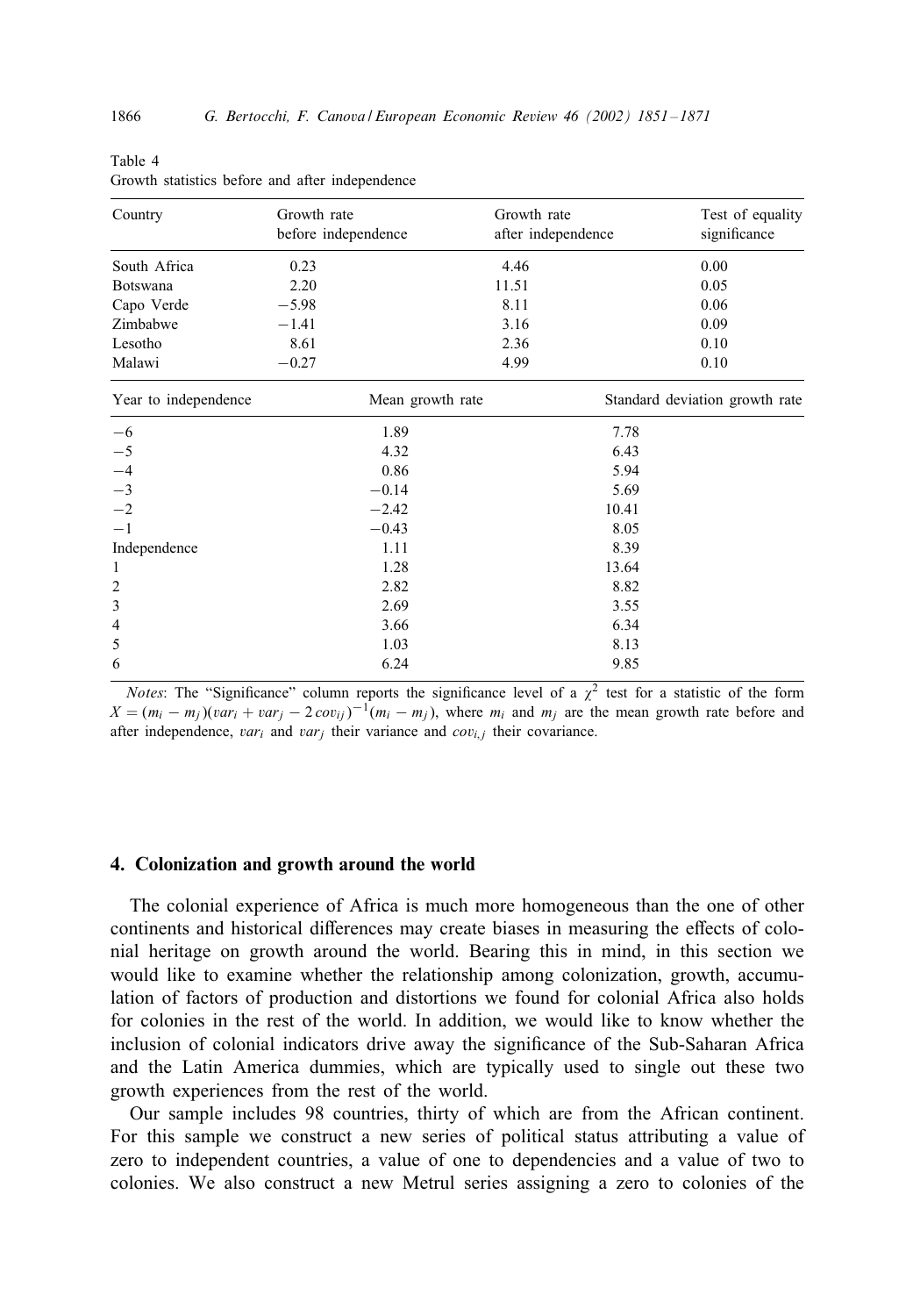Table 5 Correlation matrix, world variables

| Variables | Prim    | Sec     | I/Y     | G/Y     | Rev     | Assas   | Pidev   | Fert    | Polstat | Metrul  |
|-----------|---------|---------|---------|---------|---------|---------|---------|---------|---------|---------|
| Sec       | 0.09    |         |         |         |         |         |         |         |         |         |
| I/Y       | 0.25    | 0.34    |         |         |         |         |         |         |         |         |
| G/Y       | $-0.44$ | $-0.41$ | $-0.09$ |         |         |         |         |         |         |         |
| Rev       | $-0.01$ | 0.10    | 0.007   | 0.04    |         |         |         |         |         |         |
| Assas     | 0.10    | 0.30    | $-0.03$ | $-0.14$ | 0.37    |         |         |         |         |         |
| Pidev     | $-0.13$ | $-0.03$ | $-0.34$ | 0.10    | $-0.18$ | $-0.10$ |         |         |         |         |
| Fert      | $-0.25$ | $-0.81$ | 0.00    | 0.19    | $-0.05$ | $-0.04$ | $-0.09$ |         |         |         |
| Polstat   | $-0.56$ | $-0.16$ | $-0.35$ | $-0.04$ | $-0.02$ | 0.13    | $-0.02$ | 0.14    |         |         |
| Metrul    | $-0.22$ | 0.33    | 0.28    | $-0.01$ | $-0.30$ | 0.19    | 0.12    | $-0.10$ | $-0.14$ |         |
| Drain     | $-0.19$ | 0.14    | $-0.26$ | $-0.17$ | 0.20    | 0.13    | $-0.10$ | $-0.02$ | 0.08    | $-0.14$ |

*Notes*: *Prim* and *Sec* represent primary and secondary education attainments,  $G/Y$  the government expenditures to output ratio,  $I/Y$  the investment–output ratio, *Rev* the number of revolutions and coups per year, *Assas* the number per million of population of political assassinations per year, *Pidev* the deviation of the price of investment from the sample mean, *Fert* the fertility rate. *Polstat* is a dummy capturing whether a country was independent, a colony or a dominion; *Metrul* is a dummy capturing whether the colony was ruled by France, the UK or other countries; *Drain* is the GNP/GDP ratio in 1960.

UK, a one to colonies of France and a two to colonies of other countries.  $22$  Finally, we construct a Drain series for the entire world by taking the  $GNP/GDP$  ratio in the 1960 for all countries. The results of multivariate regressions are presented in Table  $6.23$ 

To start with we first replicate a standard growth regression (from Barro, 1991, regression 29) using our data set, and then show the eEects of including our proxies for colonial heritage in the regression. The additional variables—Primary (Prim) and Secondary (Sec) education, Revolutions (Rev) and Assassinations (Assas) are from Barro and Lee  $(1994b)$ . <sup>24</sup> In the basic regression, and consistently with Barro's evidence, we find that convergence is slow  $(1.0\%$  a year) and that the size of the government sector relative to GDP  $(G/Y)$  and the investment–output ratio are the only two significant core variables. Both the Latin America and the Sub-Saharan Africa dummies have a negative coefficient, even though the size of the coefficient on the Latin America dummy is smaller and less significant.

Adding colonial variables produces three important alterations. First, all colonial variables are significant in the regressions when added one at a time. Second, the

<sup>&</sup>lt;sup>22</sup> We have also experimented with a series where colonies of the UK had a value of zero, colonies of France had a value of one, colonies of Spain had a value of two and colonies of all other countries had a value of three, and a series where African colonies of the UK had a value of zero, African colonies of France had a value of one, the rest of African colonies had values of two and colonies of the rest of world had a value of three. We do not report results obtained because these two series are by construction very highly correlated with the Latin American and the Sub-Saharan Africa dummies.

<sup>&</sup>lt;sup>23</sup> The Instit index was insignificant in all regressions. Therefore we omit from Table 6 the results obtained with this specification.

<sup>&</sup>lt;sup>24</sup> The fertility rate is omitted from the regressions since it is highly correlated with the education variables (see Table 5).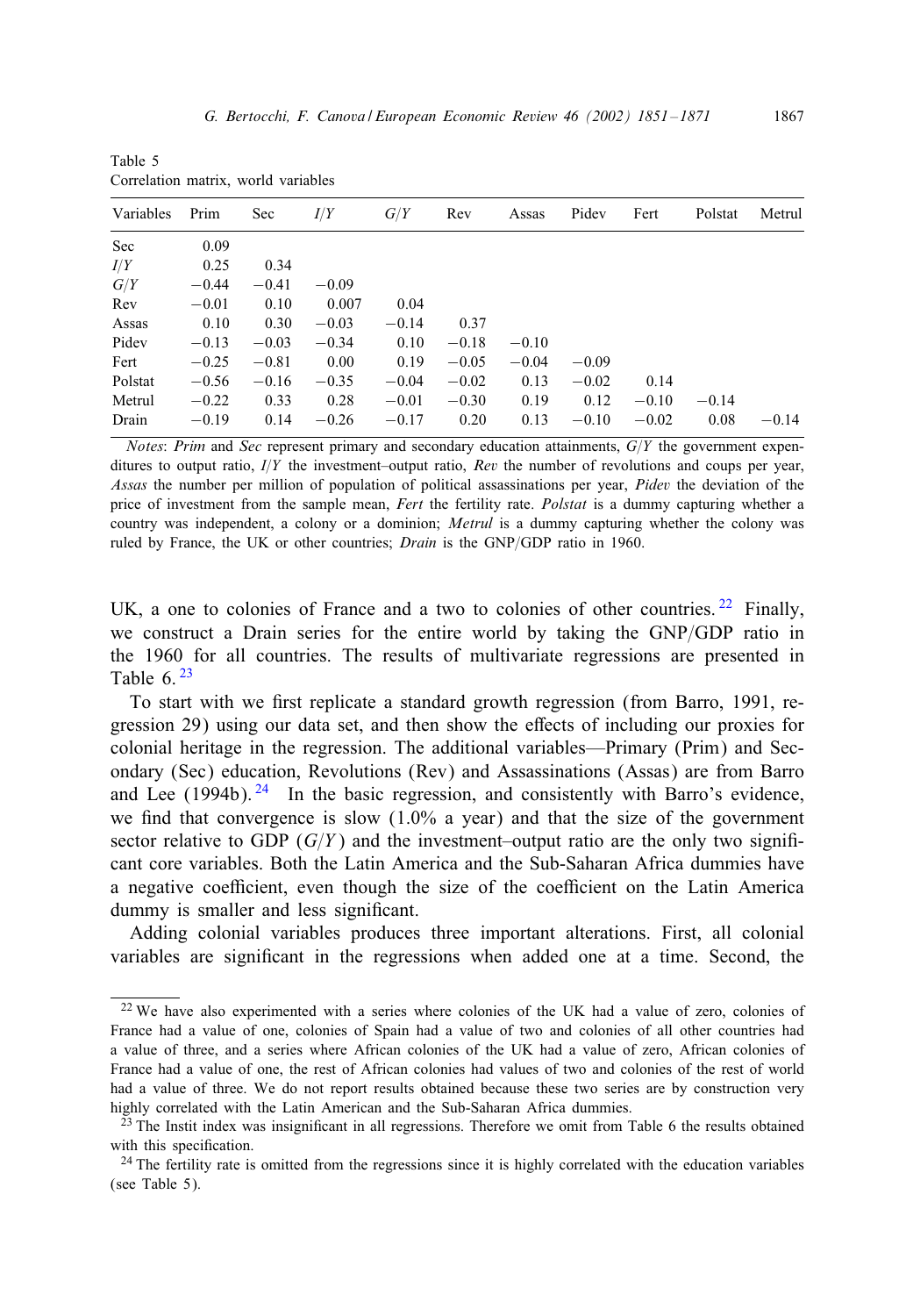adjusted  $R<sup>2</sup>$  of the regression increases when Polstat and Drain are included. Third, the significance of several coefficients in the basic regression changes: with the introduction of the political status series, the initial condition loses significance, while the coefficient on secondary education increases and becomes significant at the  $10\%$  level (see Variant 1). Our index of political status captures influences which are similar to those associated with the Sub-Saharan African dummy, since the size of this coefficient is halved and its significance reduced. The introduction of the Metrul series in the regression (Variant 2) makes several regression coefficients smaller, and some become insignificant (in particular, the initial conditions and the  $G/Y$  ratio). However, the most interesting phenomenon is that the Metrul series drives away the significance of the Latin America dummy and reduces the importance of the Sub-Saharan Africa dummy. Note that the Metrul series is correlated with many of the core variables (see Table 5) and does not add independent explanatory power to the regressions. Finally, the introduction of the Drain series (Variant 3) produces small changes in the size and significance of the coefficients of the core variables, except for the assassination variable whose coefficient is now significant. Interestingly, the inclusion of the Drain variable drives away the significance of the Latin America dummy but increases the significance of the Sub-Saharan Africa dummy. We have also run regressions omitting the Sub-Saharan Africa and the Latin America dummies from the latter three specifications and examined whether the adjusted  $R^2$  of the regressions including colonial variables was affected. If colonial variables embed the same influences as these two dummies, the overall explanatory power of the regressions should not change. Results available on request show that while this is approximately true, there are variations in the two dummies which are not entirely captured by the colonial variables.

Several conclusions emerge from these results. First, since two of the three colonial variables add independent explanatory power to the growth regressions, we confirm that colonial past may be important for growth even from a worldwide perspective. Second, although colonial variables appear to be correlated with core regressors, the indirect effect of colonial past on growth is much weaker than the one found in Africa. This confirms that the peculiarities of Africa's colonization experience may be an important cause of its underdevelopment. Third, colonial variables are correlated with the Sub-Saharan Africa and the Latin America dummies, suggesting that colonial history may also be at the root of the differential growth behavior of Latin America.

# 5. Conclusion

This goal of this paper was to empirically highlight the channels through which colonial heritage might have affected growth. In particular, we found evidence that colonization did exert a direct effect on the growth pattern of African countries and that it also affected physical and human capital accumulation and the sociopolitical factors typically thought to explain growth. These conclusions are supported by the fact that, in a bivariate setup, two indicators of colonial heritage, the index for metropolitan ruler and the degree of economic penetration, are able to explain differences in the average growth rates of African countries in several samples, and by the fact that these two colonial indicators explain diEerences in crucial variables like the investment–output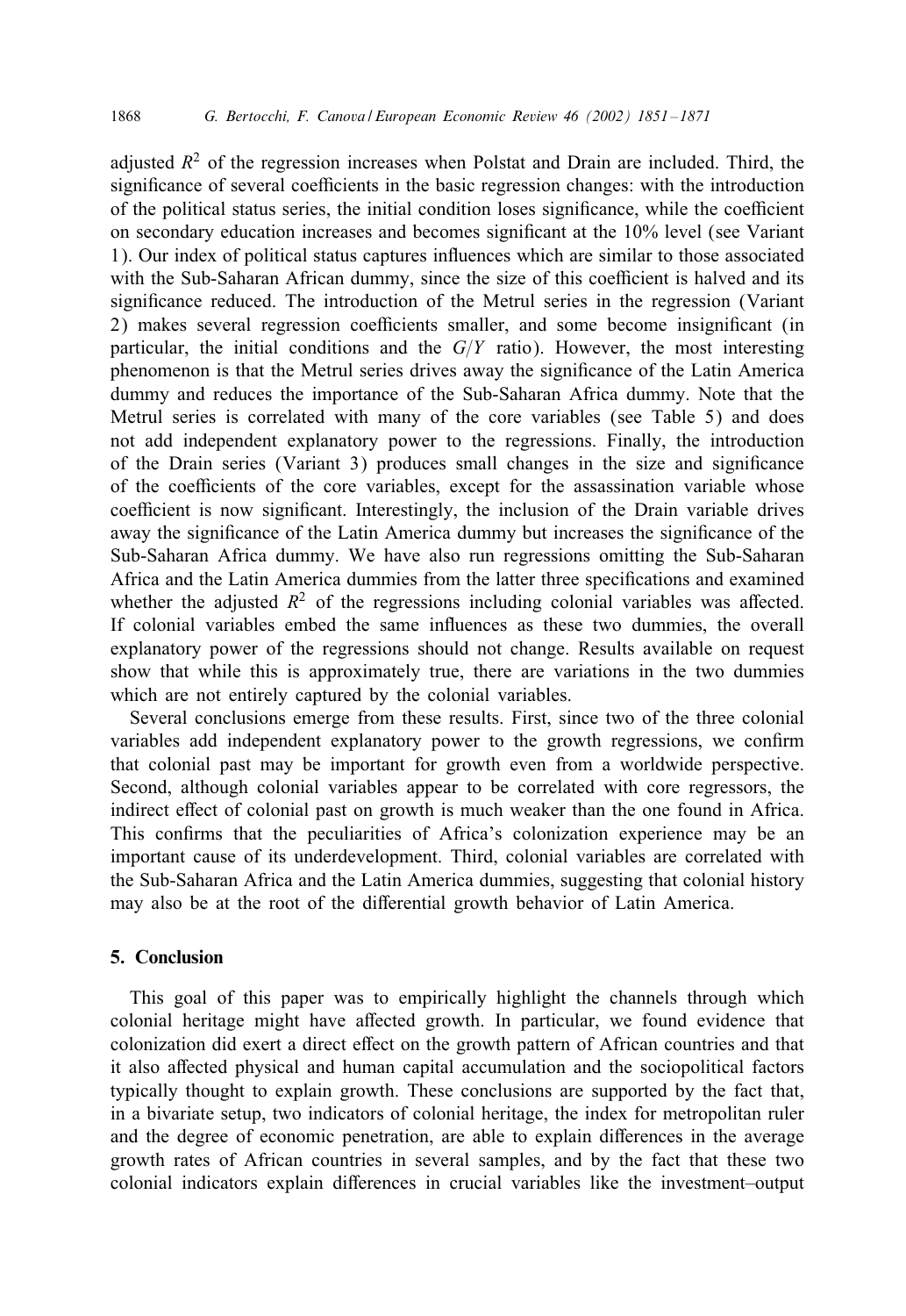| Regressors   | Basic                    | Variant 1    | Variant 2    | Variant 3    |
|--------------|--------------------------|--------------|--------------|--------------|
| Constant     | 0.089                    | 0.074        | 0.043        | $-0.065$     |
|              | $(3.97)(*)$              | $(3.64)(*)$  | (1.43)       | $(-1.15)$    |
| $log Y_0$    | $-0.009$                 | $-0.003$     | $-0.002$     | $-0.008$     |
|              | $(-3.52)^{*}$            | $(-0.88)$    | $(-0.57)$    | $(-2.85)(*)$ |
| Sec          | 0.0004                   | 0.0005       | $-0.00008$   | 0.0001       |
|              | (1.60)                   | $(1.83)(*)$  | $(-0.31)$    | (1.71)       |
| Prim         | $-0.00003$               | 0.00002      | $-0.0001$    | $-0.00001$   |
|              | $(-0.42)$                | (0.22)       | $(-1.16)$    | $(-0.02)$    |
| G/Y          | $-0.071$                 | $-0.065$     | $-0.028$     | $-0.059$     |
|              | $(-2.14)(*)$             | $(-2.00)(*)$ | $(-0.61)$    | $(-2.39)(*)$ |
| Rev          | $-0.002$                 | 0.0004       | $-0.004$     | $-0.001$     |
|              | $(-0.80)$                | (0.12)       | $(-0.36)$    | $(-0.41)$    |
| Assas        | 0.001                    | 0.002        | 0.008        | $-0.026$     |
|              | (0.29)                   | (0.45)       | $(2.25)(*)$  | $(-2.89)(*)$ |
| Pidev        | $-0.001$                 | $-0.0009$    | $-0.003$     | $-0.0003$    |
|              | $(-0.83)$                | $(-0.49)$    | $(-1.53)$    | $(-0.22)$    |
| I/Y          | 0.086                    | 0.090        | 0.052        | 0.081        |
|              | $(3.72)(*)$              | $(3.89)(*)$  | $(2.04)(*)$  | $(3.89)(*)$  |
| Africa       | $-0.017$                 | $-0.009$     | $-0.016$     | $-0.016$     |
|              | $(-3.64)$ <sup>*</sup> ) | $(-2.24)(*)$ | $(-2.81)(*)$ | $(-4.16)(*)$ |
| Latin        | $-0.009$                 | $-0.014$     | $-0.003$     | $-0.006$     |
|              | $(-2.44)(*)$             | $(-2.93)(*)$ | $(-0.20)$    | $(-1.56)$    |
| Polstat      |                          | $-0.003$     |              |              |
|              |                          | $(-1.72)(*)$ |              |              |
| Metrul       |                          |              | $-0.005$     |              |
|              |                          |              | $(-2.54)(*)$ |              |
| Drain        |                          |              |              | 0.001        |
|              |                          |              |              | $(2.32)(*)$  |
| $\bar{R}^2$  | 0.46                     | 0.47         | 0.45         | 0.56         |
| Observations | 77                       | 77           | 61           | 71           |

Table 6 World growth regressions sample 1960-1988

*Notes*: log Y<sub>0</sub> represents initial conditions, *Sec* and *Prim* secondary and primary education attainments,  $G/Y$ the government expenditures to output ratio,  $I/Y$  the investment–output ratio,  $Rev$  the number of revolutions and coups per year, *Assas* the number per million of population of political assassinations per year, *Pidev* the deviation of the price of investment from the sample mean. *Africa* is a dummy for Sub-Saharan Africa and *Latin* a dummy for Latin and South America, excluding Mexico. All these variables are from Barro (1991). *Polstat* is a dummy capturing whether a country was independent, a colony or a dominion; *Metrul* is a dummy capturing whether the colony was ruled by France, the UK or other countries; *Drain* is the GNP/GDP ratio in 1960. The Basic regression corresponds to regression 29 of Barro (1991) for our data set. In parenthesis t-statistics. (\*) indicates significance at, at least, 10% level.

ratio, school attainment rates and the index of ethnic fractionalization. Our results are confirmed in a multivariate framework, where the index for metropolitan ruler and the degree of economic penetration are significant, add substantial explanatory power in cross-sectional growth regressions in most samples, and are correlated with measures of human capital accumulation and political distortions.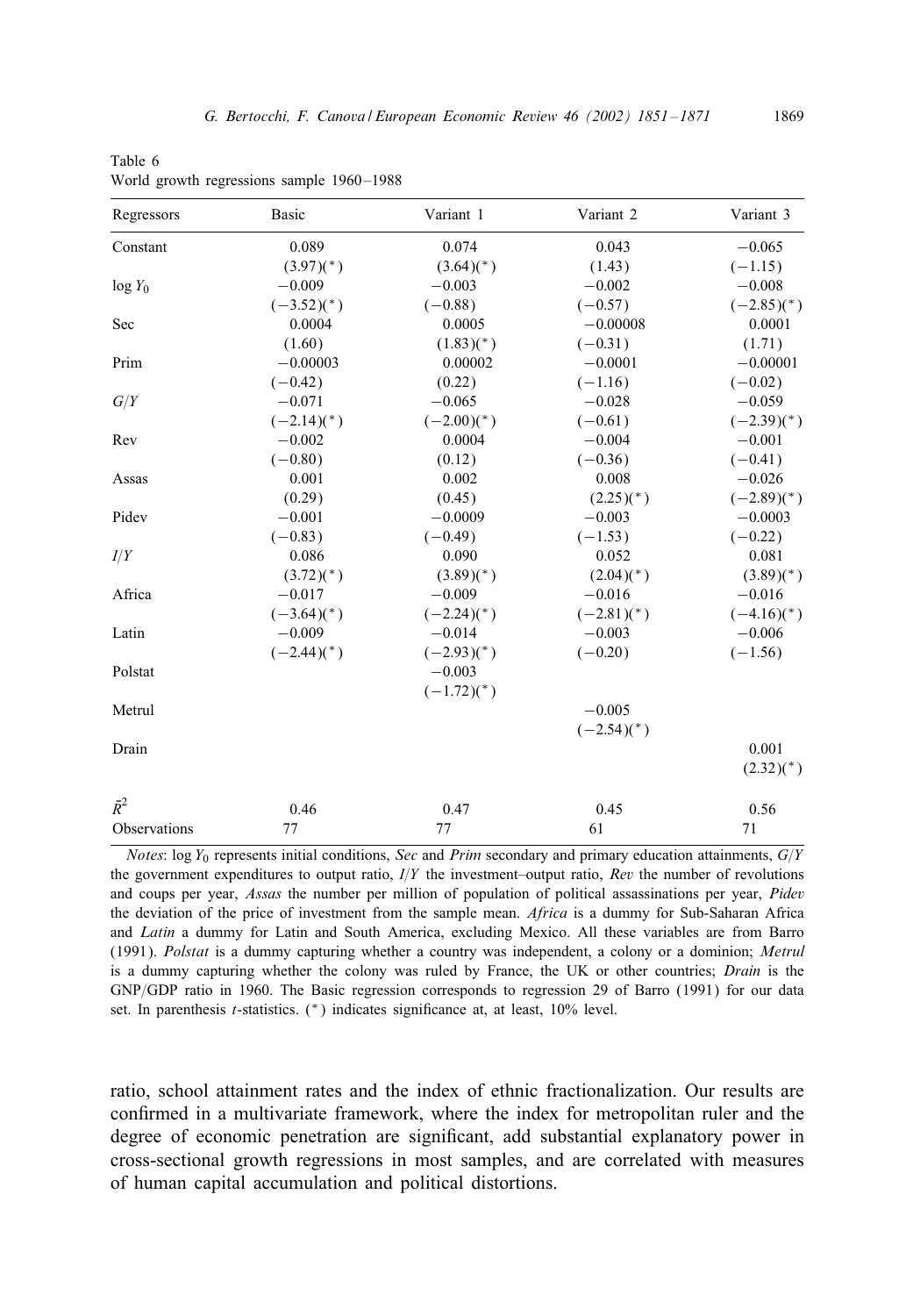We also establish that, for a restricted number of countries, there is evidence of a significant structural break in the growth pattern at independence, with post-independence growth rates exceeding pre-independence and forecasted post-independence growth rates. While this suggests that there may be gains from the elimination of the colonial drain, it appears that dependencies were the countries capable of taking maximum advantage of the new political order, while colonies kept paying the consequences of their history even after political independence was achieved.

Finally, we extended our analysis to colonies around the world. For this new sample, we still find that the index of metropolitan ruler and the degree of economic penetration are significant when added, one at a time, to a standard growth regression. Furthermore, the index of political status also becomes significant. However, because of the differences in the colonial experiences around the world, some of the indirect channels which we show to be present in Africa appear to be ineffective in this larger sample. In particular, the introduction of colonial indicators only weakly affect the explanatory power of standard "core" regressors. However, they appear to correlated with and influence the size and significance of the Sub-Saharan African and of the Latin America dummies.

In sum, we interpret our results as indicating that the peculiarities of Africa's colonization experience may be an important cause of its underdevelopment, that the identity of the metropolitan ruler is relevant to explain the heterogeneity of growth experiences within Africa, and that colonial history may also be at the root of the differential growth behavior of Latin America. One alternative explanation, which emphasizes the endogeneity of colonization with respect to growth, could also be entertained. While potentially important to explain the earlier experience of Asia and South America, we believe it would only weakly contribute to an understanding of 20th-century colonization since, as stressed by historians, it was strategic and military considerations, more than economic conditions, that triggered the scramble of Africa.

## Acknowledgements

We would like to thank H. Uhlig (the editor), two anonymous referees, A. Bernard, A. Carreras, M. Kremer, A. Ritschl, and seminar participants at UPF, UCLA, Universita' di Pavia, the 1996 Winter Meeting of the Econometric Society in San Francisco, the Second Congress of the European Association of Historical Economics 1996 in Venice and the 1996 CEPR European Summer Symposium in Macroeconomics in Tarragona for comments and suggestions.

# References

Acemoglu, D., Johnson, S., Robinson, J.A., 2001. The colonial origins of comparative development: An empirical investigation. American Economic Review 91 (5), 1369–1401.

- Alam, M.S., 1994. Colonialism, decolonization and growth rates: Theory and empirical evidence. Cambridge Journal of Economics 18, 235–257.
- Bairoch, P., 1993. Economics and World History. Myths and Paradoxes. Harvester Wheatsheaf, Hemel **Hempstead**

Barro, R.J., 1991. Economic growth in a cross section of countries. Quarterly Journal of Economics 106, 407–444.